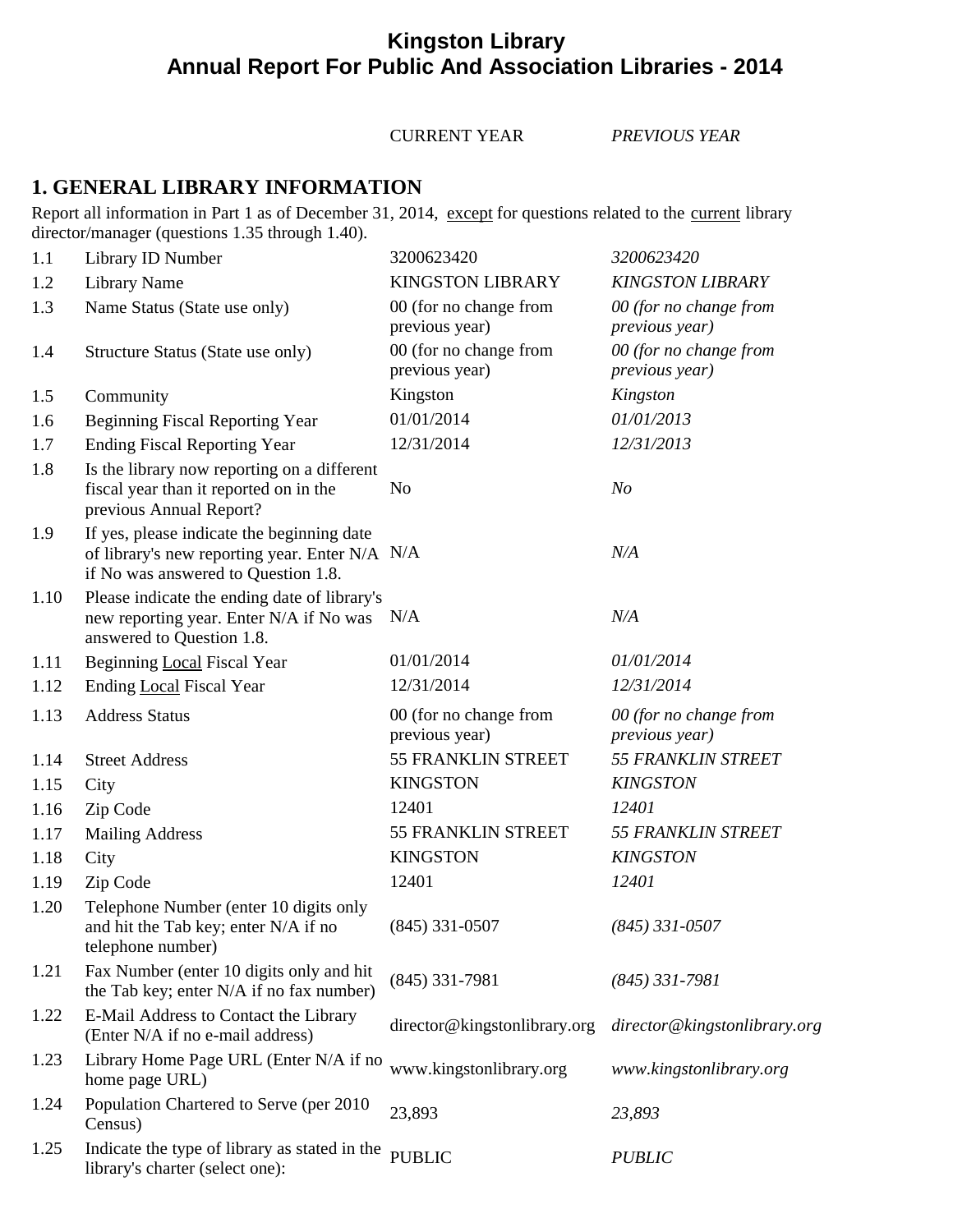| 1.26 | Indicate the area chartered to serve as<br>stated in the library's charter (select one):                                                                                                                                                                                                                                                               | <b>Special Legislative District</b>         | <b>Special Legislative District</b>  |
|------|--------------------------------------------------------------------------------------------------------------------------------------------------------------------------------------------------------------------------------------------------------------------------------------------------------------------------------------------------------|---------------------------------------------|--------------------------------------|
| 1.27 | During the reporting year, has there been<br>any change to the library's legal service<br>area boundaries? Changes must be the<br>result of a Regents charter action.                                                                                                                                                                                  | $\mathbf N$                                 | $\boldsymbol{N}$                     |
| 1.28 | Indicate the type of charter the library<br>currently holds (select one):                                                                                                                                                                                                                                                                              | Absolute                                    | Absolute                             |
| 1.29 | Date the library was granted its absolute<br>charter or the date of the provisional<br>charter if the library does not have an<br>absolute charter                                                                                                                                                                                                     | 11/03/2005                                  | 11/03/2005                           |
| 1.30 | Date the library was last registered                                                                                                                                                                                                                                                                                                                   | 10/17/1907                                  | 10/17/1907                           |
| 1.31 | Federal Employer Identification Number                                                                                                                                                                                                                                                                                                                 | 141374488                                   | 141374488                            |
| 1.32 | County                                                                                                                                                                                                                                                                                                                                                 | <b>ULSTER</b>                               | <b>ULSTER</b>                        |
| 1.33 | <b>School District</b>                                                                                                                                                                                                                                                                                                                                 | <b>Kingston City School</b><br>Consolidated | Kingston City School<br>Consolidated |
| 1.34 | Town/City                                                                                                                                                                                                                                                                                                                                              | Kingston                                    | Kingston                             |
| 1.35 | Library System                                                                                                                                                                                                                                                                                                                                         | Mid-Hudson Library System                   | Mid-Hudson Library System            |
|      | NOTE: For questions 1.36 through 1.41, report all information for the current library director/manager.                                                                                                                                                                                                                                                |                                             |                                      |
| 1.36 | Title of Library Director/ Manager (select<br>one):                                                                                                                                                                                                                                                                                                    | Ms.                                         | $Ms$ .                               |
| 1.37 | First Name of Library Director/Manager                                                                                                                                                                                                                                                                                                                 | Margaret                                    | Margaret                             |
| 1.38 | Last Name of Library Director/Manager                                                                                                                                                                                                                                                                                                                  | Menard                                      | Menard                               |
| 1.39 | NYS Public Librarian Certification<br>Number                                                                                                                                                                                                                                                                                                           | 21660                                       | 21660                                |
| 1.40 | E-mail Address of the Director/Manager                                                                                                                                                                                                                                                                                                                 | director@kingstonlibrary.org                | director@kingstonlibrary.org         |
| 1.41 | Fax Number of the Director/Manager                                                                                                                                                                                                                                                                                                                     | $(845)$ 331-7981                            | $(845)$ 331-7981                     |
| 1.42 | Does the library charge fees for library<br>cards to people residing outside the<br>system's service area?                                                                                                                                                                                                                                             | Y                                           | Y                                    |
| 1.43 | Was all or part of the library's budget<br>either subject to public vote held during<br>the fiscal reporting year, or from an<br>appropriation which was approved by<br>public vote in a previous year? Enter Y<br>for Yes, N for No. If yes, complete one<br>record for the most recent vote from each<br>funding source. If no, go to question 1.45. | Y                                           | Y                                    |
| 1.   | Name of municipality or district holding<br>the vote                                                                                                                                                                                                                                                                                                   | <b>Kigston Library</b>                      | <b>Kingston Library District</b>     |
| 2.   | Indicate the type of municipality or<br>district holding the vote                                                                                                                                                                                                                                                                                      | Special Legislative District                | Special Legislative District         |
| 3.   | Was this a Chapter 414 (Ed. Law<br>$\hat{A}$ §259.1.b)?                                                                                                                                                                                                                                                                                                | $\mathbf N$                                 | $\boldsymbol{N}$                     |
| 4.   | Dollar amount                                                                                                                                                                                                                                                                                                                                          | \$749,162                                   | \$734,472                            |
| 5.   | Was the vote successful?                                                                                                                                                                                                                                                                                                                               | Y                                           | Y                                    |
| 6.   | Date the vote was held (mm/dd/yyyy)                                                                                                                                                                                                                                                                                                                    | 06/03/2014                                  | 06/04/2013                           |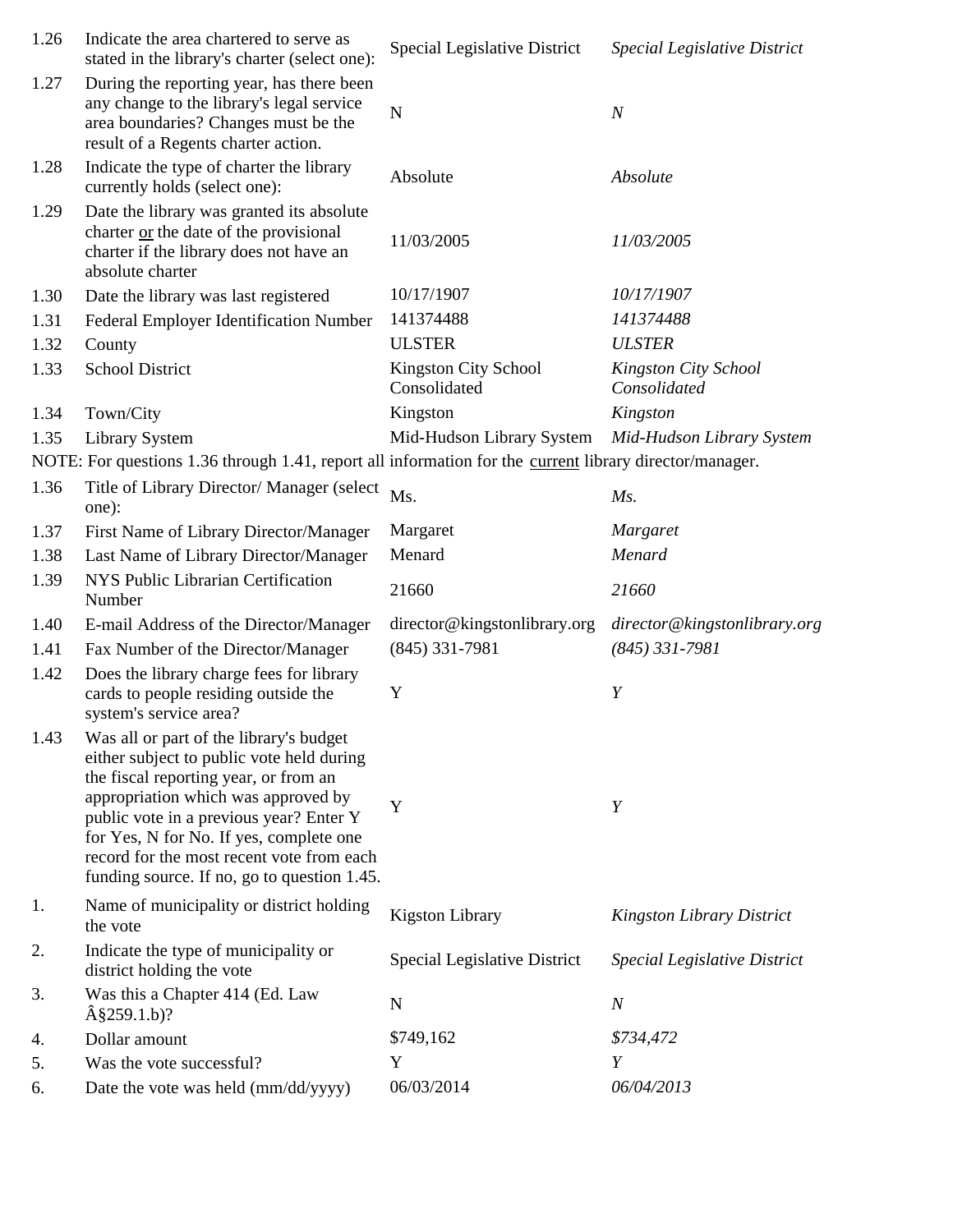| 1.44 | For the fiscal year that ended in 2014,<br>indicate the <i>total percentage</i> of the<br>library's local public funding that was<br>either subject to public vote during the<br>fiscal reporting year, or that came from an<br>appropriation which was approved by<br>public vote                                                                                                                              | 97.02 | 92%            |
|------|-----------------------------------------------------------------------------------------------------------------------------------------------------------------------------------------------------------------------------------------------------------------------------------------------------------------------------------------------------------------------------------------------------------------|-------|----------------|
| 1.45 | Does the reporting library have a<br>contractual agreement with a municipality<br>or district to provide library services to<br>residents of an area not served by a<br>chartered library? Enter Y for Yes, N for<br>No. If yes, please complete one record for<br><i>each</i> contract. If no, go to question 1.46.                                                                                            | N     | $\overline{N}$ |
| 1.   | Name of contracting municipality or<br>district                                                                                                                                                                                                                                                                                                                                                                 | N/A   | N/A            |
| 2.   | Is this a written contractual agreement?                                                                                                                                                                                                                                                                                                                                                                        | N/A   | N/A            |
| 3.   | Population of the geographic area served<br>by this contract                                                                                                                                                                                                                                                                                                                                                    | N/A   | N/A            |
| 4.   | Dollar amount of contract                                                                                                                                                                                                                                                                                                                                                                                       | N/A   | N/A            |
| 5.   | Enter the appropriate code for range of<br>services provided (select one):                                                                                                                                                                                                                                                                                                                                      | N/A   | N/A            |
| 1.46 | For the reporting year, has the library<br>experienced any unusual circumstance(s)<br>that affected the statistics reported (e.g.,<br>natural disaster, fire, closed for<br>renovations, massive weeding of<br>collection, etc.)? If yes, please annotate<br>explaining the circumstance(s) and the<br>impact on the library using the <b>State</b> note;<br>if no, please go to Part 2, Library<br>Collection. | N     | Y              |

# **2. LIBRARY COLLECTION**

Report holdings, additions, and subscriptions as of the end of the fiscal year reported in Part 1. Please click here to read general instructions before completing this section.

#### **PRINT MATERIALS**

#### **Cataloged Books**

| 2.1 | <b>Adult Fiction Books</b>                                     | 11,144   | 11,267 |
|-----|----------------------------------------------------------------|----------|--------|
| 2.2 | <b>Adult Non-fiction Books</b>                                 | 18,168   | 21,697 |
| 2.3 | Total Adult Books (Total questions 2.1 &<br>(2.2)              | 29,312   | 32,964 |
| 2.4 | <b>Children's Fiction Books</b>                                | 15,136   | 14,610 |
| 2.5 | <b>Children's Non-fiction Books</b>                            | 9,918    | 9,478  |
| 2.6 | <b>Total Children's Books (Total questions)</b><br>2.4 & 2.5   | 25,054   | 24,088 |
| 2.7 | <b>Total Cataloged Books (Total questions)</b><br>$2.3 \& 2.6$ | 54,366   | 57,052 |
|     | <b>Other Print Materials</b>                                   |          |        |
| 2.8 | <b>Total Uncataloged Books</b>                                 | $\theta$ | 0      |
| 2.9 | <b>Total Print Serials</b>                                     | 80       | 90     |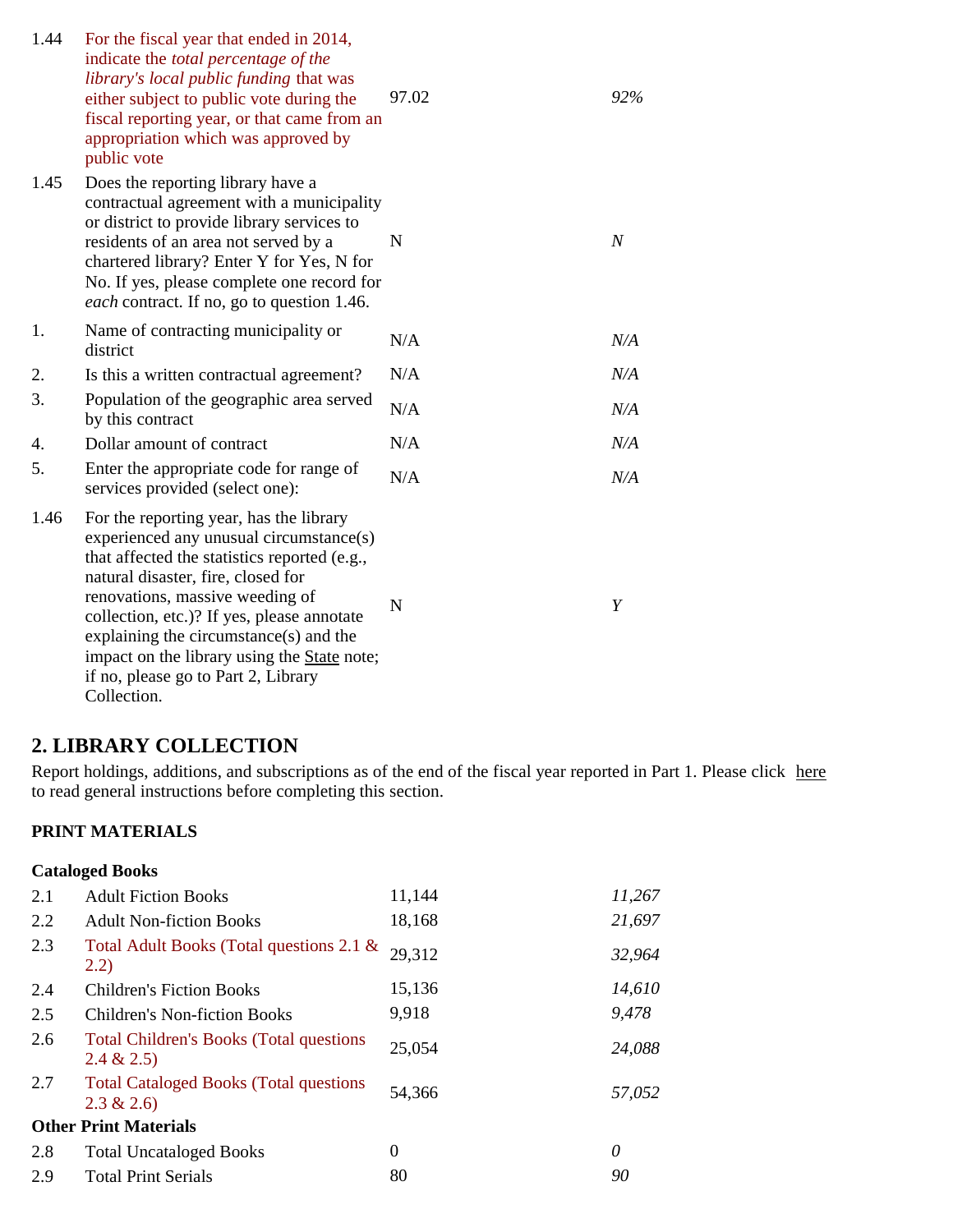| 2.10 | <b>All Other Print Materials</b>                                                                                                                                                                                                                          | 127    | 128      |
|------|-----------------------------------------------------------------------------------------------------------------------------------------------------------------------------------------------------------------------------------------------------------|--------|----------|
| 2.11 | <b>Total Other Print Materials (Total</b><br>questions 2.8 through 2.10)                                                                                                                                                                                  | 207    | 218      |
| 2.12 | <b>Total Print Materials (Total questions 2.7</b><br>and $2.11$ )                                                                                                                                                                                         | 54,573 | 57,270   |
|      | <b>ALL OTHER MATERIALS</b>                                                                                                                                                                                                                                |        |          |
|      | <b>Electronic Materials</b>                                                                                                                                                                                                                               |        |          |
| 2.13 | <b>Electronic Books</b>                                                                                                                                                                                                                                   | 7,845  | 5,628    |
| 2.14 | <b>Local Databases</b>                                                                                                                                                                                                                                    | 13     | 7        |
| 2.15 | <b>NOVELNY Databases</b>                                                                                                                                                                                                                                  | 11     | 11       |
| 2.16 | Total Databases (Total questions 2.14 and<br>2.15)                                                                                                                                                                                                        | 24     | 18       |
| 2.17 | Audio - Downloadable Units                                                                                                                                                                                                                                | 1,966  | 1,723    |
| 2.18 | Video - Downloadable Units                                                                                                                                                                                                                                | 6,600  | $\theta$ |
| 2.19 | Other Electronic Materials (Include items)<br>that are not included in the above<br>categories, such as e-serials; electronic<br>files; collections of digital photographs;<br>and electronic government documents,<br>reference tools, scores and maps.) | 97     | 97       |
| 2.20 | <b>Total Electronic Materials (Total</b><br>questions 2.13, 2.16, 2.17, 2.18 and 2.19)                                                                                                                                                                    | 16,532 | 5,743    |
|      | <b>Non-Electronic Materials</b>                                                                                                                                                                                                                           |        |          |
| 2.21 | Audio - Physical Units                                                                                                                                                                                                                                    | 2,090  | 1,895    |
| 2.22 | Video - Physical Units                                                                                                                                                                                                                                    | 4,701  | 4,352    |
| 2.23 | Other Non-Electronic Materials (includes<br>films, slides, etc.)                                                                                                                                                                                          | 368    | 167      |
| 2.24 | <b>Total Other Materials Holdings (Total</b><br>questions 2.21 through 2.23)                                                                                                                                                                              | 7,159  | 8,137    |
| 2.25 | <b>GRAND TOTAL HOLDINGS (Total</b><br>questions 2.12, 2.20 and 2.24)                                                                                                                                                                                      | 78,264 | 71,150   |
|      | <b>CURRENT SERIAL SUBSCRIPTIONS</b>                                                                                                                                                                                                                       |        |          |
| 2.26 | <b>Current Print Serial Subscriptions</b>                                                                                                                                                                                                                 | 65     | 75       |
|      | ADDITIONS TO HOLDINGS - Do not subtract withdrawals or discards.                                                                                                                                                                                          |        |          |
| 2.27 | <b>Cataloged Books</b>                                                                                                                                                                                                                                    | 3,642  | 4,027    |
| 2.28 | <b>All Other Print Materials</b>                                                                                                                                                                                                                          | 900    | 1,000    |
| 2.29 | <b>Electronic Materials</b>                                                                                                                                                                                                                               | 2,218  | 2,432    |
| 2.30 | <b>All Other Materials</b>                                                                                                                                                                                                                                | 594    | 1,251    |
| 2.31 | <b>Total Additions (Total questions 2.27)</b><br>through $2.30$ )                                                                                                                                                                                         | 7,354  | 8,710    |
|      |                                                                                                                                                                                                                                                           |        |          |

# **3. LIBRARY PROGRAMS, POLICIES, AND SERVICES**

Report all information on questions 3.1 through 3.21 as of the end of the fiscal year reported in Part 1; report information on questions 3.22 through 3.67 for the 2014 calendar year. Please click here to read general instructions before completing this section.

Please report information on LIBRARY USE as of the end of the fiscal year reported in Part 1.

#### **LIBRARY USE**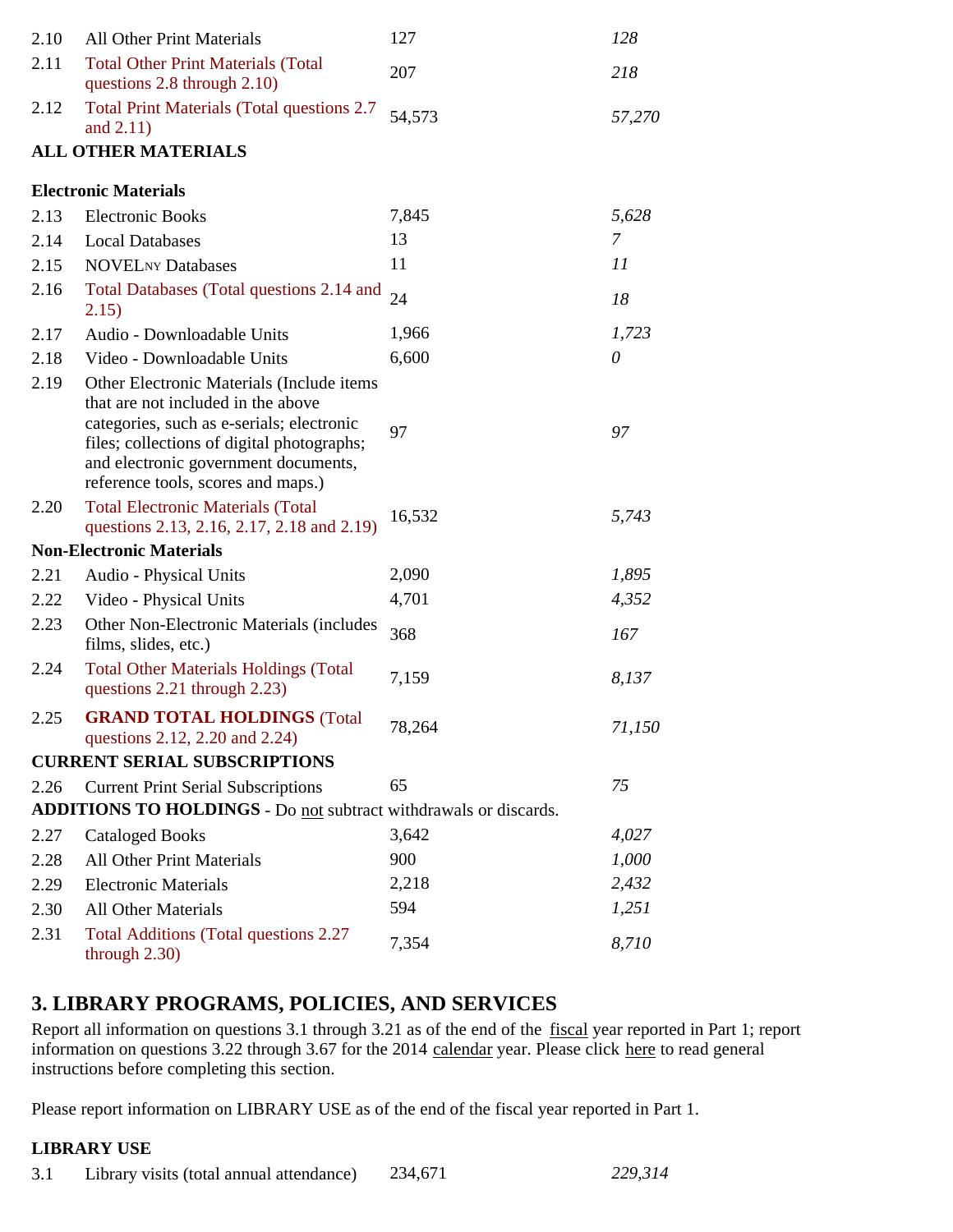| 3.2  | Registered resident borrowers                                                                                                                            | 10,689 | 9,587            |
|------|----------------------------------------------------------------------------------------------------------------------------------------------------------|--------|------------------|
| 3.3  | Registered non-resident borrowers                                                                                                                        | 9      | 13               |
|      | Please report information on WRITTEN POLICIES as of 12/31/14.                                                                                            |        |                  |
|      | <b>WRITTEN POLICIES (Answer Y for Yes, N for No)</b>                                                                                                     |        |                  |
| 3.4  | Does the library have an open meeting<br>policy?                                                                                                         | Y      | Y                |
| 3.5  | Does the library have a policy protecting<br>the confidentiality of library records?                                                                     | Y      | Y                |
| 3.6  | Does the library have an Internet use<br>policy?                                                                                                         | Y      | Y                |
| 3.7  | Does the library have a disaster plan?                                                                                                                   | N      | $\boldsymbol{N}$ |
| 3.8  | Does the library have a board-approved<br>conflict of interest policy?                                                                                   | Y      |                  |
| 3.9  | Does the library have a board-approved<br>whistle blower policy?                                                                                         | Y      |                  |
|      | Please report information on ACCESSIBILITY as of 12/31/14.                                                                                               |        |                  |
|      | <b>ACCESSIBILITY (Answer Y for Yes, N for No)/b&gt;</b>                                                                                                  |        |                  |
| 3.10 | Does the library provide service to<br>persons who cannot visit the library<br>(homebound persons, persons in nursing)<br>homes, persons in jail, etc.)? | Y      | Y                |
| 3.11 | Does the library have assistive devices for<br>persons who are deaf and hearing<br>impaired (TTY/TDD)?                                                   | Y      | Y                |
|      | $D0.000$ report information on LIDD ADV CDONCODED DDOCD AMC as of the and of the                                                                         |        |                  |

Please report information on LIBRARY SPONSORED PROGRAMS as of the end of the fiscal year reported in Part 1.

#### **LIBRARY SPONSORED PROGRAMS**

| 3.12 | <b>Adult Program Sessions</b>                                                       | 374    | 352   |
|------|-------------------------------------------------------------------------------------|--------|-------|
| 3.13 | <b>Young Adult Program Sessions</b>                                                 | 49     | 37    |
| 3.14 | <b>Children's Program Sessions</b>                                                  | 184    | 138   |
| 3.15 | All Other Program Sessions                                                          | 273    | 253   |
| 3.16 | <b>Total Number of Program Sessions (Total</b><br>questions $3.12$ through $3.15$ ) | 880    | 780   |
| 3.17 | <b>Adult Program Attendance</b>                                                     | 3,474  | 3,270 |
| 3.18 | Young Adult Program Attendance                                                      | 343    | 259   |
| 3.19 | Children's Program Attendance                                                       | 5,136  | 4,336 |
| 3.20 | All Other Program Attendance                                                        | 2,074  | 1,924 |
| 3.21 | <b>Total Program Attendance (Total</b><br>questions 3.17 through 3.20)              | 11,027 | 9,789 |

Please report information on SUMMER READING PROGRAMS for the 2014 calendar year.

#### **SUMMER READING PROGRAM**

3.22- Indicate which of the following apply to the summer reading program(s) offered by the library during the summer of 2014 (check all that apply):

| a.          | Program(s) for children     | Yes | Yes |
|-------------|-----------------------------|-----|-----|
| b.          | Program(s) for young adults | Yes | Yes |
| $c_{\cdot}$ | Program(s) for Adults       | No. | No  |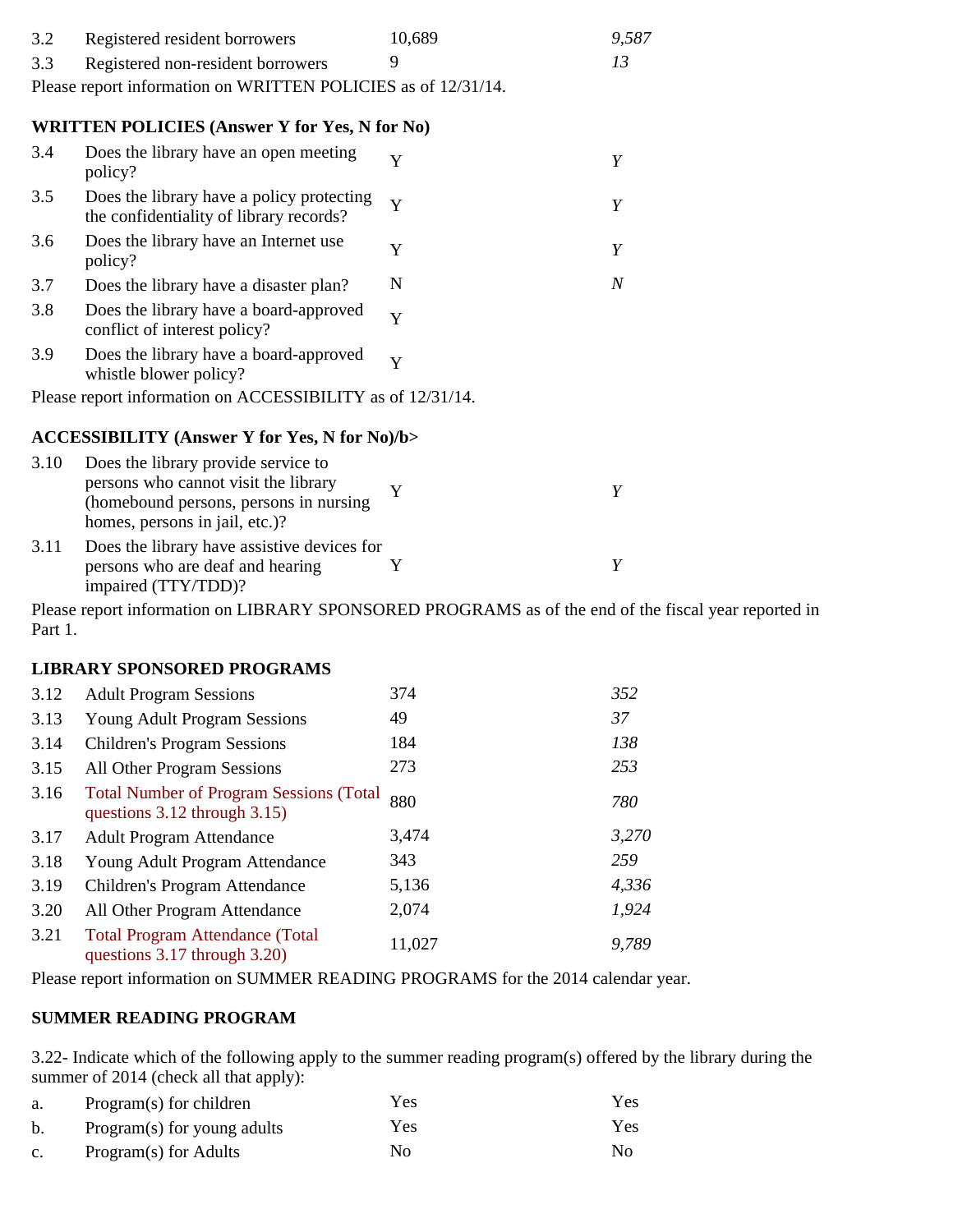| d.   | Summer Reading at New York Libraries<br>name and/or logo used                                                          | Yes              | N <sub>o</sub>   |
|------|------------------------------------------------------------------------------------------------------------------------|------------------|------------------|
| e.   | <b>Collaborative Summer Library Program</b><br>(CSLP Manual, provided through the New Yes<br>York State Library, used) |                  | Yes              |
| f.   | N/A                                                                                                                    | N <sub>o</sub>   | N <sub>0</sub>   |
| 3.23 | Library outlets offering a summer reading<br>program                                                                   |                  | $\boldsymbol{l}$ |
| 3.24 | Children registered for the library's<br>summer reading program                                                        | 386              | 498              |
| 3.25 | Young adults registered for the library's<br>summer reading program                                                    | 36               | 50               |
| 3.26 | Adults registered for the library's summer<br>reading program                                                          | $\overline{0}$   |                  |
| 3.27 | Total number registered for the library's<br>summer reading program (total $3.24 +$<br>$3.25 + 3.26$                   | 422              | 548              |
| 3.28 | Children's program sessions - Summer<br>2014                                                                           | 50               | 63               |
| 3.29 | Young adult program sessions - Summer<br>2014                                                                          | 47               | 37               |
| 3.30 | Adult program sessions - Summer 2014                                                                                   | $\boldsymbol{0}$ | $\theta$         |
| 3.31 | Total program sessions - Summer 2014<br>$(total 3.28 + 3.29 + 3.30)$                                                   | 97               | 100              |
| 3.32 | Children's program attendance - Summer<br>2014                                                                         | 1,711            | 2,110            |
| 3.33 | Young adult program attendance -<br>Summer 2014                                                                        | 256              | 194              |
| 3.34 | Adult program attendance - Summer 2014 0                                                                               |                  | $\theta$         |
| 3.35 | Total program attendance - Summer 2014<br>$(total 3.32 + 3.33 + 3.34)$                                                 | 1,967            | 2,304            |
|      | <b>COLLABORATORS</b>                                                                                                   |                  |                  |
| 3.36 | Public school district(s) and/or BOCES                                                                                 | 1                | 1                |
| 3.37 | Non-public school $(s)$                                                                                                | $\mathbf{1}$     | 1                |
| 3.38 | Childcare center(s)                                                                                                    | 3                | 3                |
| 3.39 | Summer camp(s)                                                                                                         | 0                | 0                |
| 3.40 | Municipality/Municipalities                                                                                            | 1                | 1                |
| 3.41 | Literacy provider(s)                                                                                                   | 1                | 1                |
| 3.42 | Other (describe using the State note)                                                                                  | $\boldsymbol{0}$ | 0                |
| 3.43 | Total Collaborators (total 3.36 through<br>3.42)                                                                       | 7                | 7                |

Please report information on EARLY LITERACY PROGRAMS for the 2014 calendar year.

## **EARLY LITERACY PROGRAMS**

| 3.44           | Did the library offer early literacy                           |     |     |
|----------------|----------------------------------------------------------------|-----|-----|
|                | programs? (Enter Y for Yes, N for No)                          |     |     |
|                | 3.45 Indicate types of programs offered (check all that apply) |     |     |
| a.             | Focus on birth - school entry                                  | Yes | Yes |
| b.             | Focus on parents & caregivers                                  | No  | No. |
| $\mathbf{C}$ . | Combined audience                                              | Yes | Yes |
|                | N/A                                                            | No  | No. |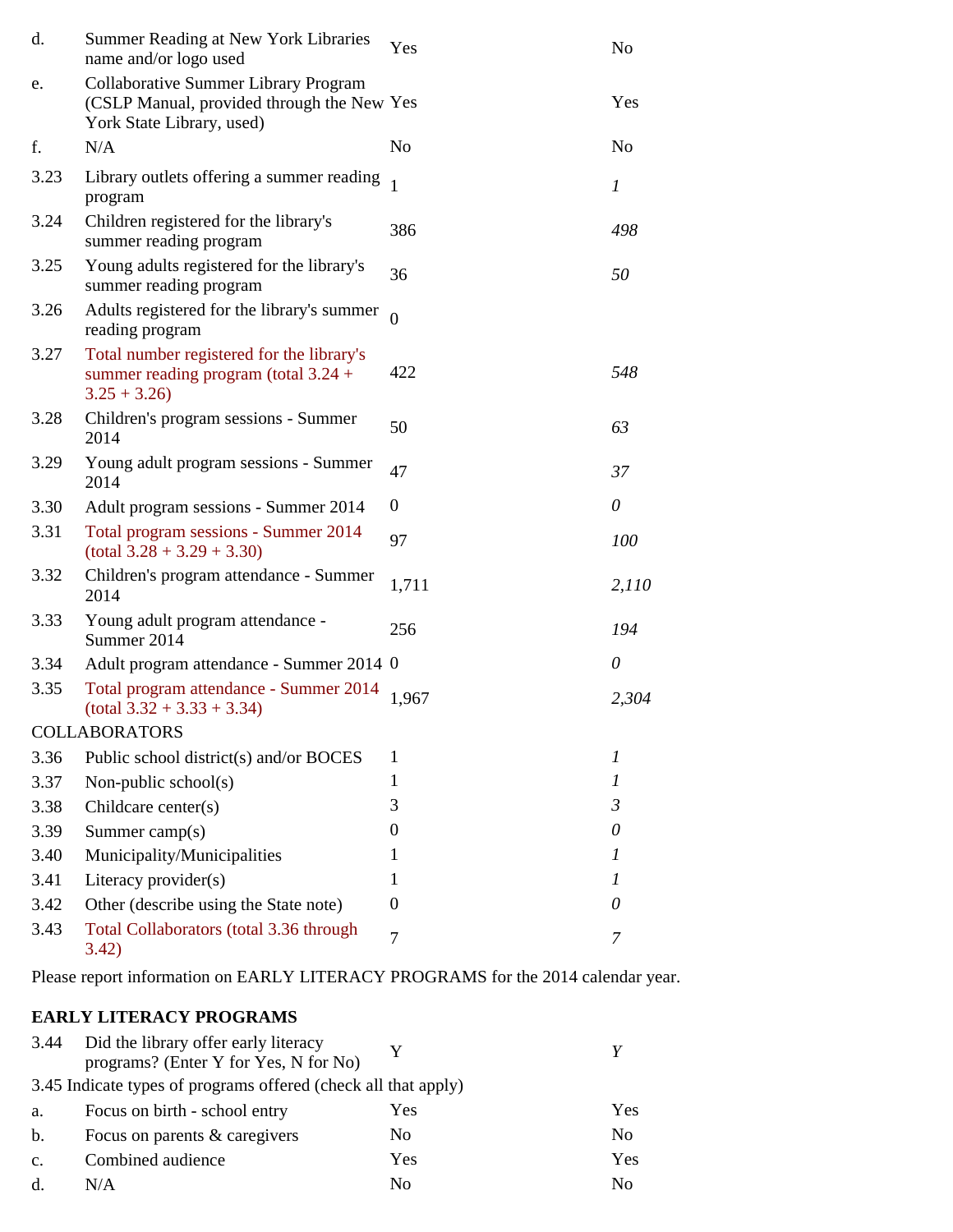|                | 3.46 Number of sessions                                                                                             |                |                |
|----------------|---------------------------------------------------------------------------------------------------------------------|----------------|----------------|
| a.             | Focus on birth - school entry                                                                                       | 101            | 102            |
| b.             | Focus on parents & caregivers                                                                                       | $\mathbf{0}$   | $\theta$       |
| c.             | Combined audience                                                                                                   | 10             | 12             |
| d.             | N/A                                                                                                                 | $\overline{0}$ | $\theta$       |
| 3.47           | <b>Total Sessions</b>                                                                                               | 111            | 114            |
|                | 3.48 Attendance at sessions                                                                                         |                |                |
| a.             | Focus on birth - school entry                                                                                       | 1,753          | 2,207          |
| b.             | Focus on parents & caregivers                                                                                       | $\mathbf{0}$   | $\theta$       |
| $\mathbf{c}$ . | Combined audience                                                                                                   | 52             | 38             |
| d.             | N/A                                                                                                                 | $\theta$       | 0              |
| 3.49           | <b>Total Attendance</b>                                                                                             | 1,805          | 2,245          |
|                | 3.50 Collaborators (check all that apply):                                                                          |                |                |
| a.             | Childcare center(s)                                                                                                 | Yes            | Yes            |
| b.             | Public School District(s) and/or BOCES                                                                              | Yes            | Yes            |
| $\mathbf{c}$ . | Non-Public School(s)                                                                                                | Yes            | Yes            |
| d.             | Health care providers/agencies                                                                                      | N <sub>o</sub> | N <sub>o</sub> |
| e.             | Other (describe using the State note)                                                                               | N <sub>o</sub> | N <sub>o</sub> |
| f.             | N/A                                                                                                                 | N <sub>o</sub> | N <sub>o</sub> |
|                | Please report information on ADULT LITERACY for the 2014 calendar year.                                             |                |                |
|                | <b>ADULT LITERACY</b>                                                                                               |                |                |
| 3.51           | Did the library offer adult literacy<br>programs?                                                                   | Yes            | N <sub>O</sub> |
| 3.52           | Total program sessions                                                                                              | 206            | $\theta$       |
| 3.53           | Total program attendance                                                                                            | 544            | $\theta$       |
|                | 3.54 Collaborators (check all that apply)                                                                           |                |                |
| a.             | Literacy NY (Literacy Volunteers of<br>America)                                                                     | Yes            | Yes            |
| b.             | Public School District(s) and/or BOCES                                                                              | Yes            | Yes            |
| $\mathbf{c}$ . | Non-Public Schools                                                                                                  | N <sub>o</sub> | No             |
| d.             | Other (see instructions and describe using<br>State Note)                                                           | Yes            | N <sub>o</sub> |
| e.             | N/A                                                                                                                 | N <sub>o</sub> | N <sub>o</sub> |
|                | Please report information on PROGRAMS FOR ENGLISH SPEAKERS OF OTHER LANGUAGES (ESOL)<br>for the 2014 calendar year. |                |                |

## **PROGRAMS FOR ENGLISH SPEAKERS OF OTHER LANGUAGES (ESOL)**

| 3.55 | Did the library offer programs for English<br>Speakers of Other Languages (ESOL)?<br>(Enter Y for Yes, N for No) | Y        | Y  |
|------|------------------------------------------------------------------------------------------------------------------|----------|----|
| 3.56 | Children's program sessions                                                                                      | 12       | 12 |
| 3.57 | Young adult program sessions                                                                                     | 0        | 0  |
| 3.58 | Adult program sessions                                                                                           | 2        | 6  |
| 3.59 | Total program sessions (total $3.56 + 3.57$<br>$+3.58$                                                           | 14       | 18 |
| 3.60 | Children's program attendance                                                                                    | 40       | 53 |
| 3.61 | Young adult program attendance                                                                                   | $\theta$ | 0  |
| 3.62 | Adult program attendance                                                                                         | 57       | 60 |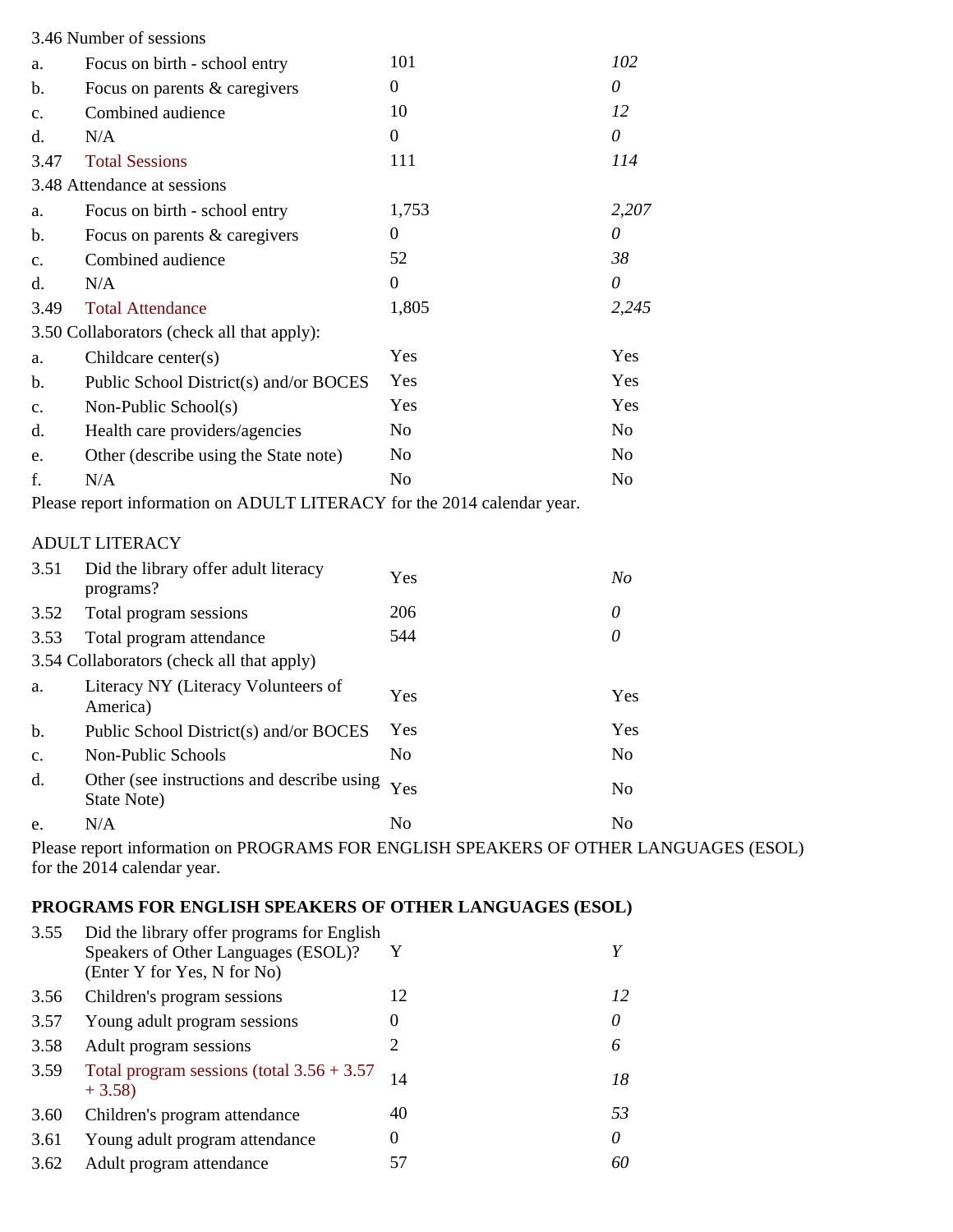| 3.63          | Total program attendance (total $3.60 +$<br>$3.61 + 3.62$                 | 97  | 113            |
|---------------|---------------------------------------------------------------------------|-----|----------------|
|               | 3.64 Collaborators (check all that apply):                                |     |                |
| a.            | Literacy NY (Literacy Volunteers of<br>America)                           | Yes | Yes            |
| b.            | Public School District(s) and/or BOCES                                    | Yes | Yes            |
| $C_{\bullet}$ | Non-Public School(s)                                                      | Yes | No.            |
| d.            | Other (describe using the State note)                                     | No  | N <sub>0</sub> |
| e.            | N/A                                                                       | No  | No.            |
|               | Please report information on DIGITAL LITERACY for the 2014 calendar year. |     |                |
|               | <b>DIGITAL LITERACY</b>                                                   |     |                |
| 3.65          | Did the library offer digital literacy<br>programs?                       | Y   | N              |
| 3.66          | Total program sessions                                                    | 4   |                |

3.67 Total program attendance 21 *0*

# **4. LIBRARY TRANSACTIONS**

Report all transactions as of the end of the fiscal year reported in Part 1. (Please note: Internal Library usage is not considered part of circulation)

### **CATALOGED BOOK CIRCULATION**

| 4.1  | <b>Adult Fiction Books</b>                                                                | 16,376  | 16,591  |
|------|-------------------------------------------------------------------------------------------|---------|---------|
| 4.2  | <b>Adult Non-fiction Books</b>                                                            | 11,266  | 11,467  |
| 4.3  | Total Adult Books (Total questions 4.1 &<br>(4.2)                                         | 27,642  | 28,058  |
| 4.4  | <b>Children's Fiction Books</b>                                                           | 21,232  | 19,716  |
| 4.5  | <b>Children's Non-fiction Books</b>                                                       | 8,260   | 8,141   |
| 4.6  | <b>Total Children's Books (Total questions</b><br>4.4 & 4.5                               | 29,492  | 27,857  |
| 4.7  | <b>Total Cataloged Book Circulation (Total</b><br>question 4.3 & 4.6)                     | 57,134  | 55,915  |
|      | <b>CIRCULATION OF OTHER MATERIALS</b>                                                     |         |         |
| 4.8  | <b>Circulation of Adult Other Materials</b>                                               | 40,615  | 45,295  |
| 4.9  | Circulation of Children's Other Materials                                                 | 12,804  | 14,623  |
| 4.10 | <b>Circulation of Electronic Materials</b>                                                | 4,473   | 3,237   |
| 4.11 | <b>Total Circulation of Other Materials</b><br>(Total questions 4.8, 4.9 $&$ 4.10)        | 57,892  | 63,155  |
| 4.12 | <b>Grand Total Circulation Transactions</b><br>(Total questions $4.7 \& 4.11$ )           | 115,026 | 119,070 |
| 4.13 | <b>Grand Total Circulation of Children's</b><br>Materials (Total questions $4.6 \& 4.9$ ) | 42,296  | 42,480  |
|      | <b>REFERENCE TRANSACTIONS</b>                                                             |         |         |
| 4.14 | <b>Total Reference Transactions</b>                                                       | 37,055  | 35,976  |
| 4.15 | Does the library offer virtual reference?                                                 | Y       | Y       |
|      | <b>INTERLIBRARY LOAN - MATERIALS RECEIVED (BORROWED)</b>                                  |         |         |
| 4.16 | TOTAL MATERIALS RECEIVED                                                                  | 16,696  | 15,164  |
|      | <b>INTERLIBRARY LOAN - MATERIALS PROVIDED (LOANED)</b>                                    |         |         |
| 4.17 | <b>TOTAL MATERIALS PROVIDED</b>                                                           | 19,747  | 20,543  |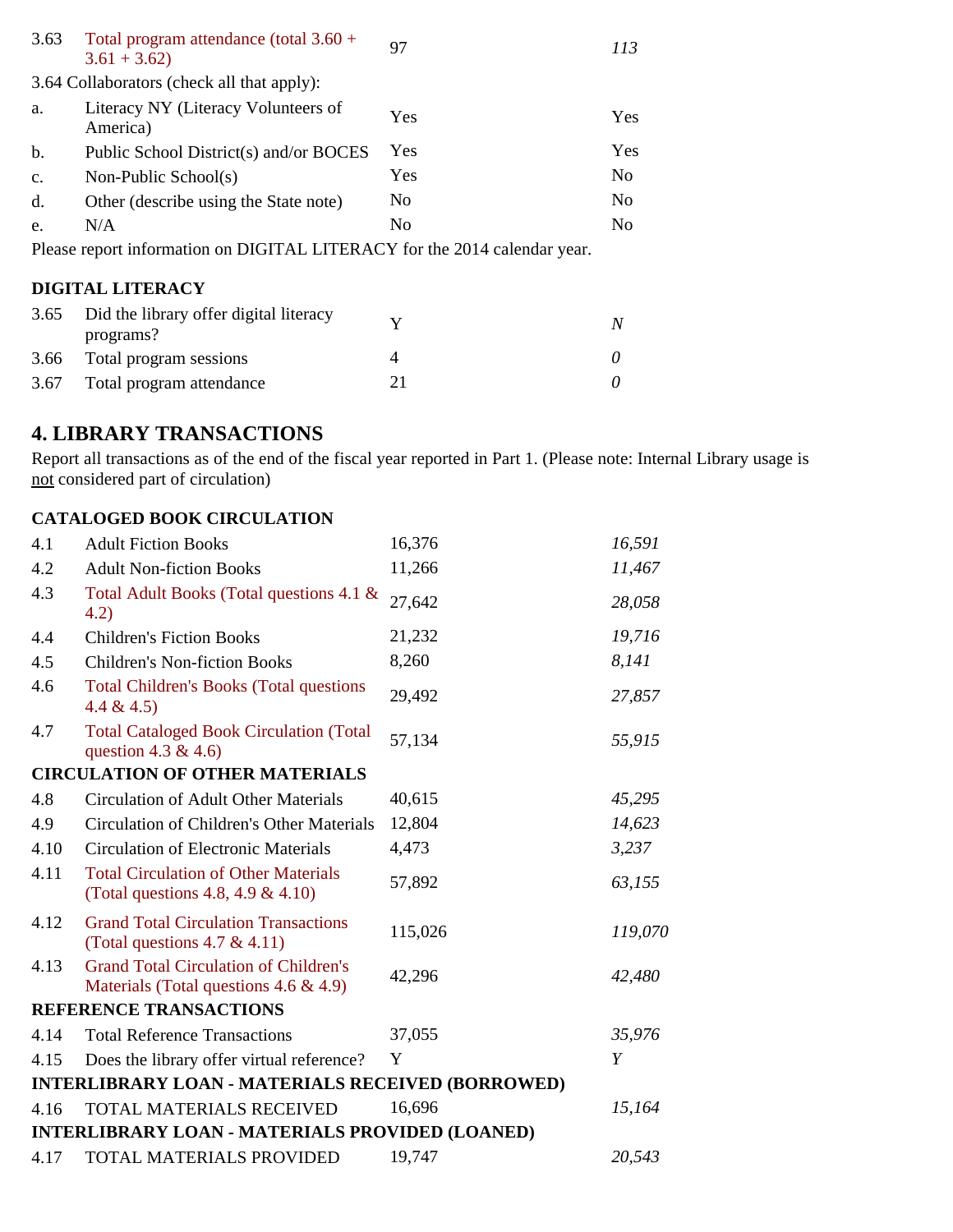# **5. TECHNOLOGY AND TELECOMMUNICATIONS**

Report all information as of December 31, 2014.

#### **SYSTEMS AND SERVICES**

| 5.1 | Automated circulation system?                                                               | Y                                                        | Y                |
|-----|---------------------------------------------------------------------------------------------|----------------------------------------------------------|------------------|
| 5.2 | Online public access catalog (OPAC)?                                                        | Y                                                        | Y                |
| 5.3 | Electronic access to the OPAC from<br>outside the library?                                  | Y                                                        | Y                |
| 5.4 | Annual number of visits to the library's<br>web site                                        | 87,340                                                   | 94,445           |
| 5.5 | Does the library use Internet filtering<br>software on any computer?                        | Y                                                        | Y                |
| 5.6 | Number of uses (sessions) of public<br>Internet computers per year                          | 36,178                                                   | 45,765           |
| 5.7 | Name of the person responsible for the<br>library's Information Technology (IT)<br>services | Margaret Menard                                          | Margaret Menard  |
| 5.8 | IT contact's telephone number (enter 10)<br>digits only and hit the Tab key)                | $(845)$ 339-4260                                         | $(845)$ 339-4260 |
| 5.9 | IT contact's email address                                                                  | director@kingstonlibrary.org director@kingstonlibary.org |                  |

# **6. STAFF INFORMATION**

Note: Report figures as of the last day of the fiscal year reported in Part 1. Include the FTE for all positions funded in the library's budget whether those positions are filled or not . This report requires conversion of part-time hours to full-time equivalents (FTE). To compute the FTE of employees in any category, take the total number of hours worked per week for all budgeted positions in that category and divide that total by the number of hours per week the library considers to be full-time. Report the FTE to two decimal places.

#### **FTE (FULL-TIME EQUIVALENT CALCULATION)**

| 6.1  | The number of hours per workweek used<br>to compute FTE for all paid library<br>personnel in this section. | 40             | 40    |
|------|------------------------------------------------------------------------------------------------------------|----------------|-------|
|      | <b>BUDGETED POSITIONS IN FULL-TIME EQUIVALENTS</b>                                                         |                |       |
| 6.2  | Library Director (certified)                                                                               | I              | 1     |
| 6.3  | Vacant Library Director (certified)                                                                        | 0              | 0     |
| 6.4  | Librarian (certified)                                                                                      |                | 1     |
| 6.5  | Vacant Librarian (certified)                                                                               | 0              | 0     |
| 6.6  | Library Manager (not certified)                                                                            | 0              | 0     |
| 6.7  | Vacant Library Manager (not certified)                                                                     | $\theta$       | 0     |
| 6.8  | Library Specialist/Paraprofessional (not<br>certified)                                                     | 5              | 5     |
| 6.9  | Vacant Library<br>Specialist/Paraprofessional (not certified)                                              | 0              | 0     |
| 6.10 | Other Staff                                                                                                | 9              | 7     |
| 6.11 | Vacant Other Staff                                                                                         | $\overline{0}$ | 0     |
| 6.12 | <b>TOTAL PAID STAFF (Total questions)</b><br>$6.2, 6.4, 6.6, 6.8 \& 6.10$                                  | 16.00          | 14.00 |
| 6.13 | VACANT TOTAL PAID STAFF (Total<br>questions 6.3, 6.5, 6.7, 6.9 & 6.11)                                     | 0.00           | 0.00  |
|      | <b>SALARY INFORMATION</b>                                                                                  |                |       |
| 6.14 | FTE - Entry Level Librarian (certified)                                                                    | 1              | 1     |
|      |                                                                                                            |                |       |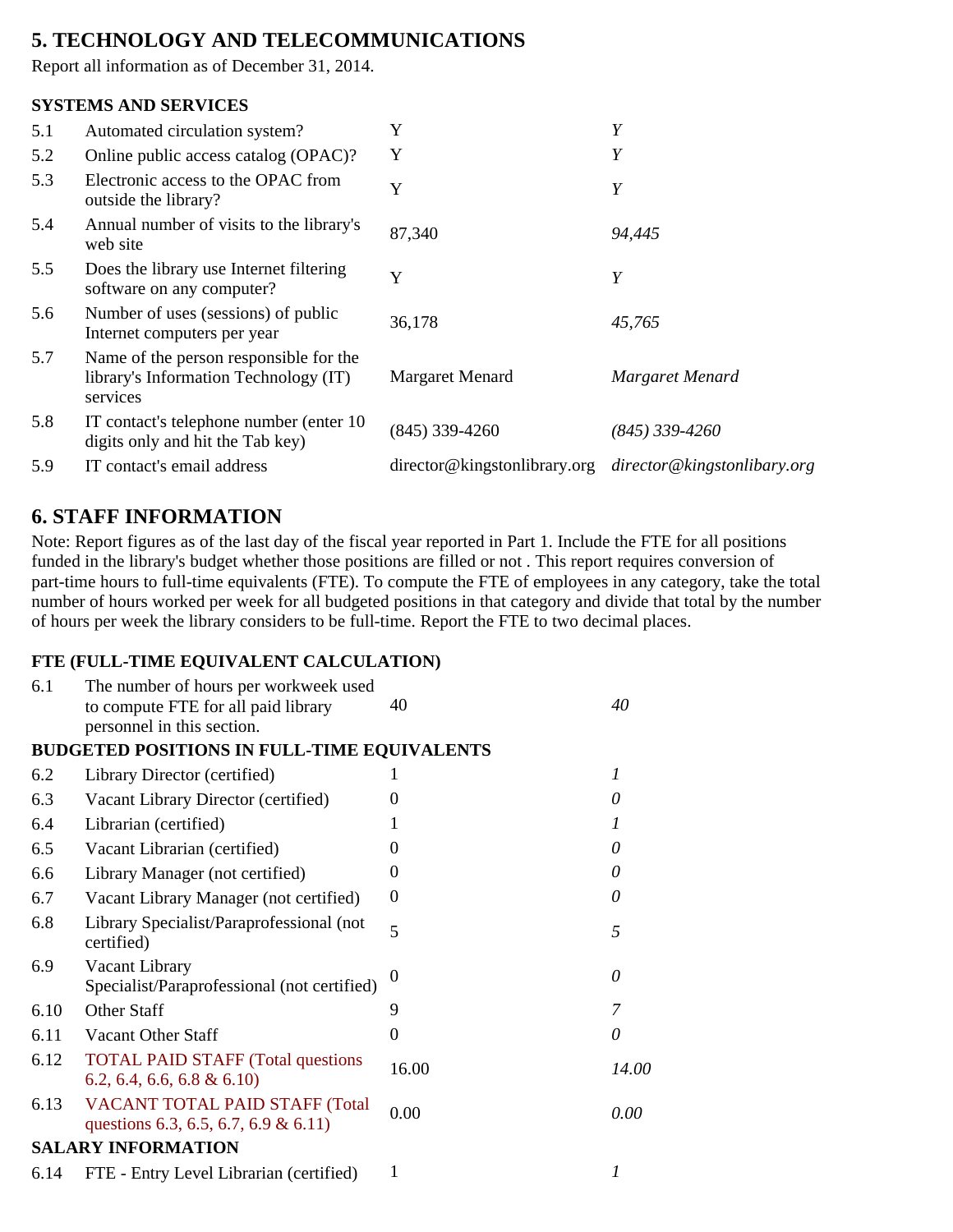| 6.15 | Salary - Entry Level Librarian (certified) | \$44,845 | \$34,984 |
|------|--------------------------------------------|----------|----------|
|      | 6.16 FTE - Library Director (certified)    |          |          |
|      | 6.17 Salary - Library Director (certified) | \$56,286 | \$55,183 |
|      | 6.18 FTE - Library Manager (not certified) |          |          |
| 6.19 | Salary - Library Manager (not certified)   | - \$0    | \$0      |

# **7. MINIMUM PUBLIC LIBRARY STANDARDS**

Report all information as of December 31, 2014. Please click here to read general instructions before completing this section.

| 7.1  | 1. Is governed by board-approved written<br>bylaws which outline the responsibilities<br>and procedures of the library board of<br>trustees.                                                                          | Y            | Y                |
|------|-----------------------------------------------------------------------------------------------------------------------------------------------------------------------------------------------------------------------|--------------|------------------|
| 7.2  | 2. Has a board-approved written long<br>range plan of service.                                                                                                                                                        | Y            | Y                |
| 7.3  | 3. Presents a board-approved annual<br>report to the community on the library's<br>progress in meeting its goals and<br>objectives.                                                                                   | Y            | Y                |
| 7.4  | 4. Has board-approved written policies<br>for the operation of the library.                                                                                                                                           | Y            | Y                |
| 7.5  | 5. Presents annually to appropriate<br>funding agencies a written<br>board-approved budget which would<br>enable the library to meet or exceed these<br>standards and to carry out its long-range<br>plan of service. | Y            | $\boldsymbol{Y}$ |
| 7.6  | 6. Periodically evaluates the effectiveness<br>of the library's collection and services in<br>meeting community needs.                                                                                                | Y            | Y                |
| 7.7  | 7. Is open the minimum standard number<br>of public service hours for population<br>served. (see instructions)                                                                                                        | Y            | Y                |
|      | 8. Maintains a facility to meet community needs, including adequate:                                                                                                                                                  |              |                  |
| 7.8  | 8a. space                                                                                                                                                                                                             | Y            | Y                |
| 7.9  | 8b. lighting                                                                                                                                                                                                          | Y            | Y                |
| 7.10 | 8c. shelving                                                                                                                                                                                                          | Y            | Y                |
| 7.11 | 8d. seating                                                                                                                                                                                                           | Y            | Y                |
| 7.12 | 8e. restroom (see instructions)                                                                                                                                                                                       | Y            | $\boldsymbol{Y}$ |
|      | 9. Provides equipment and connections to meet community needs and provide access to other library catalogs                                                                                                            |              |                  |
|      | and other electronic information, including but not limited to the following:                                                                                                                                         |              |                  |
| 713  | 9a telephone                                                                                                                                                                                                          | $\mathbf{Y}$ | Y                |

| 7.13 | 9a. telephone                                                                                                                                       |   |  |
|------|-----------------------------------------------------------------------------------------------------------------------------------------------------|---|--|
| 7.14 | 9b. photocopier (see instructions)                                                                                                                  |   |  |
| 7.15 | 9c. microcomputer or terminal                                                                                                                       |   |  |
| 7.16 | 9d. printer                                                                                                                                         | Y |  |
| 7.17 | 9e. Fax capability (see instructions)                                                                                                               |   |  |
| 7.18 | 10. Distributes board-approved printed<br>information listing the library's hours<br>open, borrowing rules, services, location<br>and phone number. |   |  |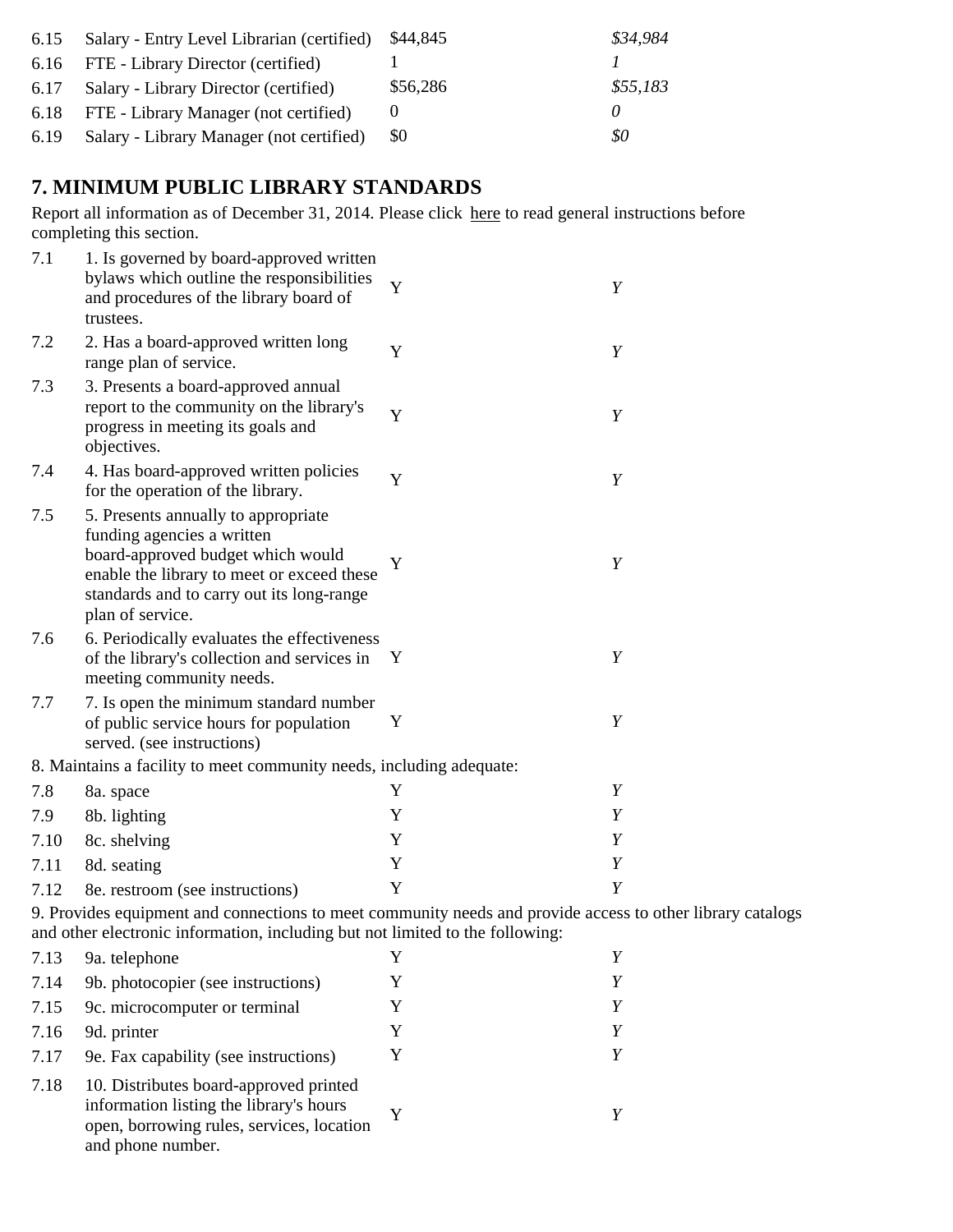7.19 11. Employs a paid director in accordance with the provisions of Commissioner's Y *Y* Regulation 90.8.

## **8. PUBLIC SERVICE INFORMATION**

Report all information as of the end of the fiscal year reported in Part 1. Please click here to read general instructions before completing this section.

PUBLIC SERVICE OUTLETS - Libraries reporting main libraries, branches and bookmobiles should complete Service Outlets Information in Part 9.

| 8.1  | Main Library                                                                       | 1                | 1        |
|------|------------------------------------------------------------------------------------|------------------|----------|
| 8.2  | <b>Branches</b>                                                                    | $\theta$         | 0        |
| 8.3  | <b>Bookmobiles</b>                                                                 | $\theta$         | 0        |
| 8.4  | <b>Other Outlets</b>                                                               | $\Omega$         | 0        |
| 8.5  | <b>TOTAL PUBLIC SERVICE OUTLETS</b><br>(Total questions $8.1 - 8.4$ )              |                  | 1        |
|      | PUBLIC SERVICE HOURS - Report hours to two decimal places.                         |                  |          |
| 8.6  | Minimum Weekly Total Hours - Main<br>Library                                       | 55               | 49       |
| 8.7  | Minimum Weekly Total Hours - Branch<br>Libraries                                   | $\mathbf{0}$     | 0        |
| 8.8  | Minimum Weekly Total Hours -<br><b>Bookmobiles</b>                                 | $\theta$         | 0        |
| 8.9  | Minimum Weekly Total Hours - Total<br>Hours Open (Total questions 8.6 - 8.8)       | 55.00            | 49.00    |
| 8.10 | Annual Total Hours - Main Library                                                  | 2,860            | 2,548    |
| 8.11 | <b>Annual Total Hours - Branch Libraries</b>                                       | $\boldsymbol{0}$ | 0        |
| 8.12 | <b>Annual Total Hours - Bookmobiles</b>                                            | $\overline{0}$   | 0        |
| 8.13 | <b>Annual Hours Open - Total Hours Open</b><br>(Total questions 8.10 through 8.12) | 2,860.00         | 2,548.00 |

## **9. SERVICE OUTLET INFORMATION**

NOTE: Libraries reporting Public Service Outlets in questions 8.1, 8.2 and 8.3 of Part 8 are required to complete this part of the Annual Report. Use this section to enter outlet information on main libraries, branches or bookmobiles. Complete one record for *each* main library, branch or bookmobile.

| 1.  | <b>Outlet Name</b>                  | <b>Kingston Library</b>      | Kingston Library                                            |
|-----|-------------------------------------|------------------------------|-------------------------------------------------------------|
| 2.  | <b>Outlet Name Status</b>           | 00 (for no change)           | 00 (for no change)                                          |
| 3.  | <b>Street Address</b>               | 55 Franklin St               | 55 Franklin St                                              |
| 4.  | <b>Outlet Street Address Status</b> | 00 (for no change)           | $00$ (for no change)                                        |
| 5.  | City                                | Kingston                     | Kingston                                                    |
| 6.  | Zip Code                            | 12401                        | 12401                                                       |
| 7.  | Phone (enter 10 digits only)        | $(845)$ 331-0507             | $(845)$ 331-0507                                            |
| 8.  | Fax Number (enter 10 digits only)   | $(845)$ 331-7981             | $(845)$ 331-7981                                            |
| 9.  | E-mail Address                      | director@kingstonlibrary.org | director@kingstonlibrary.org                                |
| 10. | Outlet URL                          | www.kingstonlibrary.org      | www.kingstonlibrary.org                                     |
| 11. | County                              | <b>Ulster</b>                | <b>Ulster</b>                                               |
| 12. | <b>School District</b>              |                              | Kingston City School District Kingston City School District |
| 13. | <b>Library System</b>               | Mid-Hudson Library System    |                                                             |
| 14. | Outlet Type Code (select one):      | <b>CE</b>                    | CE                                                          |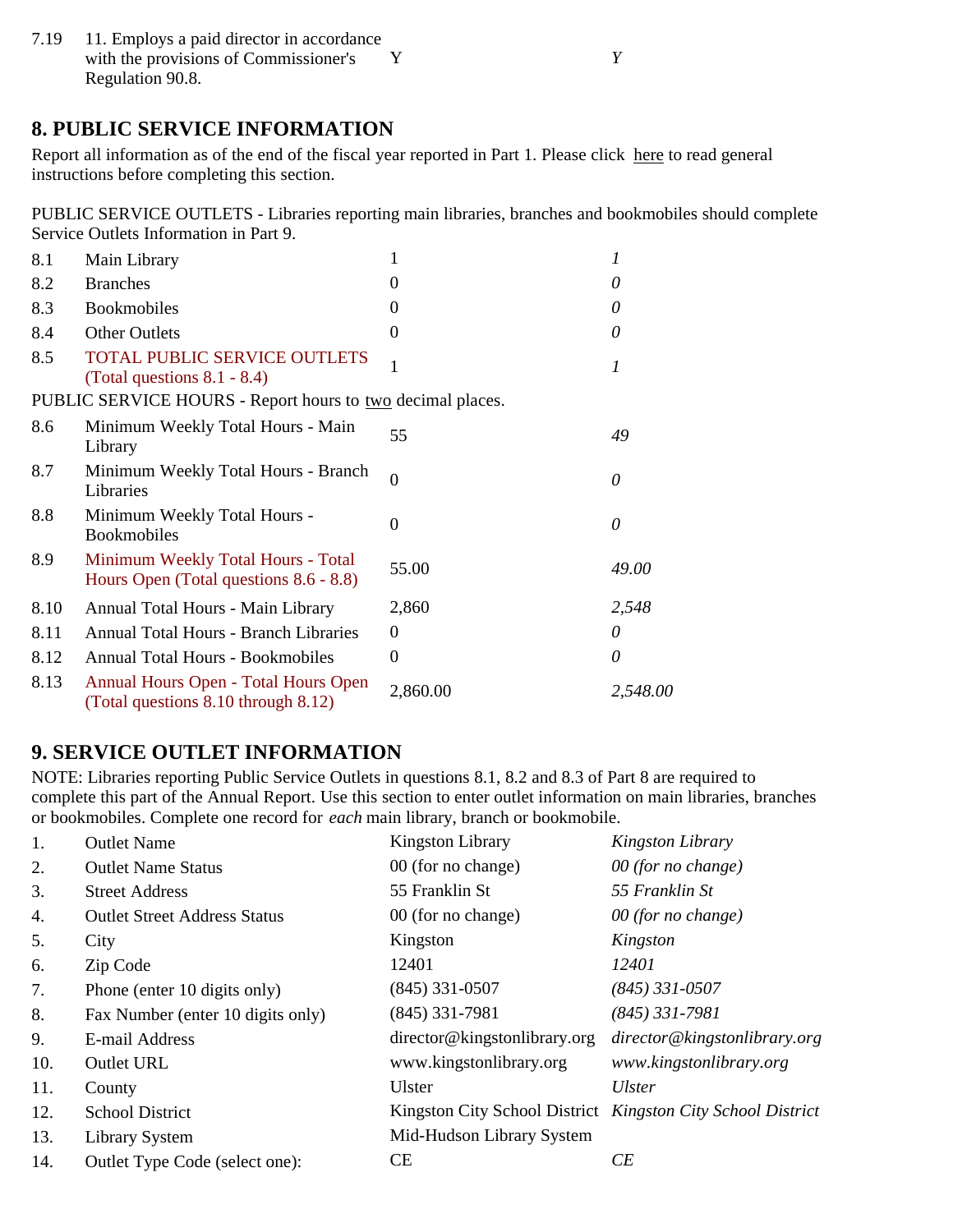| 15. | Public Service Hours Per Year for This<br>Outlet                                                                                | 2,860                                                       | 2,548                                         |
|-----|---------------------------------------------------------------------------------------------------------------------------------|-------------------------------------------------------------|-----------------------------------------------|
| 16. | Number of Weeks This Outlet is Open                                                                                             | 52                                                          | 52                                            |
| 17. | Does this outlet have meeting space<br>available for public use (non-library<br>sponsored programs, meetings and/or<br>events)? | Y                                                           | Y                                             |
| 18. | Is the meeting space available for public<br>use even when the outlet is closed?                                                | N                                                           | $\boldsymbol{N}$                              |
| 19. | Total number of non-library sponsored<br>programs, meetings and/or events at this<br>outlet                                     | 156                                                         | 253                                           |
| 20. | Enter the appropriate outlet code (select)<br>one):                                                                             | LO                                                          | LO                                            |
| 21. | Who owns this outlet building?                                                                                                  | Library Board                                               | Library Board                                 |
| 22. | Who owns the land on which this outlet is<br>built?                                                                             | <b>Library Board</b>                                        | Library Board                                 |
| 23. | Indicate the year this outlet was initially<br>constructed                                                                      | 1888                                                        | 1888                                          |
| 24. | Indicate the year this outlet underwent a<br>major renovation costing \$25,000 or more                                          | 2007                                                        | 2007                                          |
| 25. | Square footage of the outlet                                                                                                    | 16,000                                                      | 16,000                                        |
| 26. | Total number of Internet terminals at this<br>outlet used by the general public                                                 | 24                                                          | 26                                            |
| 27. | Type of connection on the outlet's public<br>Internet computers                                                                 | Cable                                                       | Cable                                         |
| 28. | Maximum download speed of connection<br>on the outlet's public Internet computers                                               | 9 Greater than or equal to 25<br>mbps and less than 50 mbps | Greater than 9 mbps and less<br>than 15 mbps  |
| 29. | Maximum upload speed of connection on<br>the outlet's public Internet computers                                                 | 4 Greater than or equal to 1.5<br>mbps and less than 3 mbps | Greater than 1.5 mbps and<br>less than 3 mbps |
| 30. | <b>Internet Provider</b>                                                                                                        | Time Warner Cable                                           | Time Warner Cable                             |
| 31. | WiFi Access                                                                                                                     | Password required                                           | Password required                             |
| 32. | Number of wireless sessions provided by<br>the library wireless service per year                                                | 2,184                                                       | 3,120                                         |
| 33. | Does the outlet have interactive<br>videoconferencing capability for public<br>use?                                             | N                                                           | $\boldsymbol{N}$                              |
| 34. | Does the outlet have a building entrance<br>that is physically accessible to a person in Y<br>a wheelchair?                     |                                                             | Y                                             |
| 35. | Is every public part of the outlet<br>accessible to a person in a wheelchair?                                                   | Y                                                           | Y                                             |
| 36. | <b>LIBID</b>                                                                                                                    | 3200623420                                                  | 3200623420                                    |
| 37. | <b>FSCSID</b>                                                                                                                   | NY0258                                                      | NY0258                                        |
| 38. | Number of Bookmobiles in the<br><b>Bookmobile Outlet Record</b>                                                                 | $\boldsymbol{0}$                                            | $\theta$                                      |
| 39. | <b>Outlet Structure Status</b>                                                                                                  | 00 (for no change from<br>previous year)                    | 00 (for no change from<br>previous year)      |

# **10. OFFICERS AND TRUSTEES**

Report information about trustee meetings as of December 31, 2014. All public and association libraries are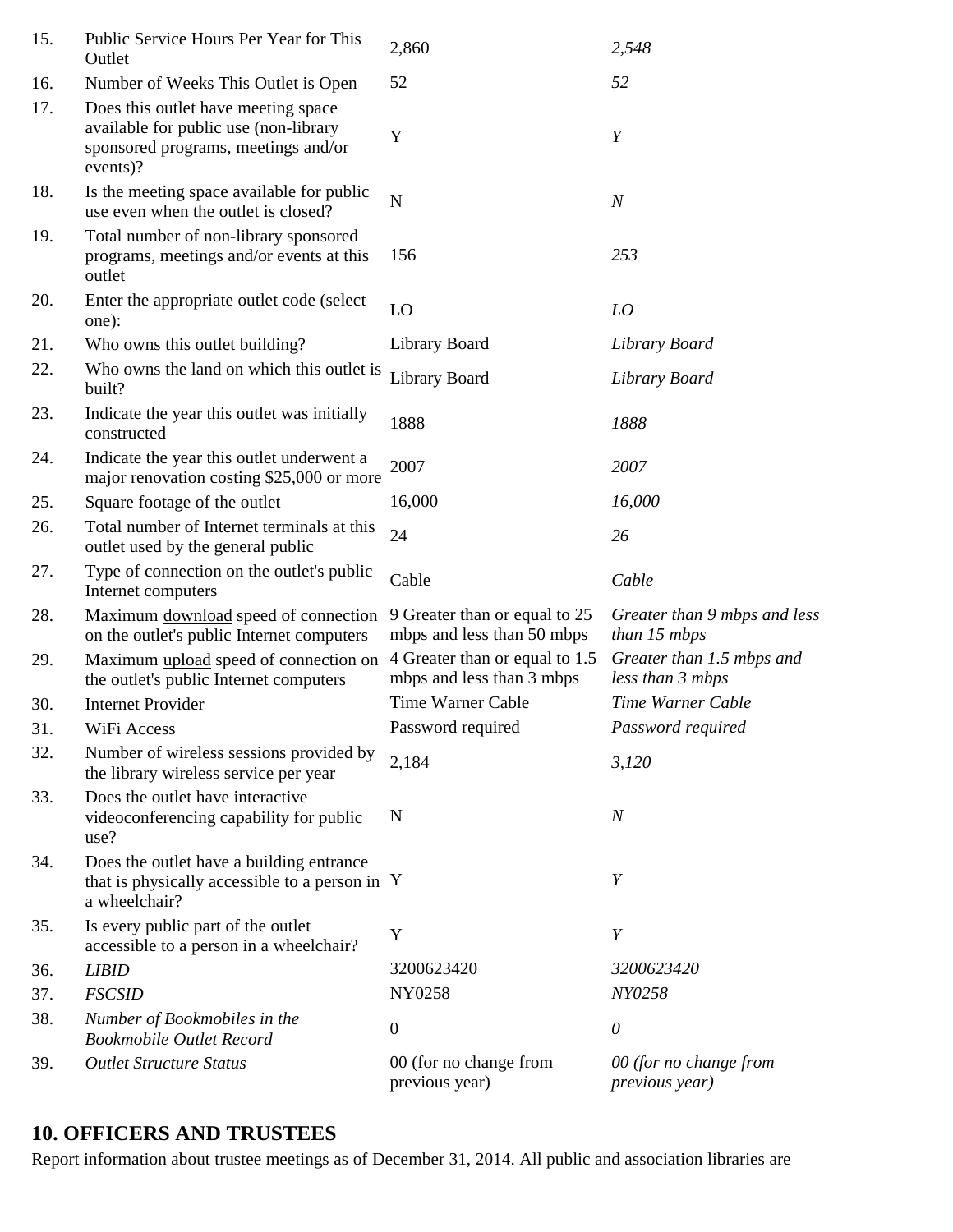required by Education Law to hold at least four meetings a year.

### **BOARD MEETINGS**

| 10.1 | Total number of board meetings held<br>during calendar year (January 1, 2014 to<br>December 31, 2014) | -14                                                    | 12                                                     |
|------|-------------------------------------------------------------------------------------------------------|--------------------------------------------------------|--------------------------------------------------------|
| 10.2 | Number of voting library board positions<br>stated in the library's charter.                          |                                                        | 9                                                      |
| 10.3 | Number of current voting positions on<br>library board.                                               | $\mathbf Q$                                            | 9                                                      |
| 10.4 | Trustee term length                                                                                   | 3 years                                                |                                                        |
|      | <b>BOARD MEMBER SELECTION</b>                                                                         |                                                        |                                                        |
| 10.5 | <b>Enter Board Member Selection Code</b><br>(select one):                                             | EP - board members are<br>elected in a public election | EP - board members are<br>elected in a public election |

List Officers and Board Members as of March 1, 2015. Complete one record for each board member. There must be a record for each voting position, whether filled or vacant. Do not include non-voting positions.

#### BOARD PRESIDENT

| 10.6  | Title (drop-down): Mr., Mrs., Ms., Miss,<br>Dr., The Honorable, The Reverend, Other Ms.<br>(specify using the State note), or Vacant |                         | $Ms$ .                  |
|-------|--------------------------------------------------------------------------------------------------------------------------------------|-------------------------|-------------------------|
| 10.7  | <b>First Name</b>                                                                                                                    | Heather                 | Heather                 |
| 10.8  | <b>Last Name</b>                                                                                                                     | Ohlson                  | <b>Ohlson</b>           |
| 10.9  | <b>Mailing Address</b>                                                                                                               | 25 Park Street          | 25 Park Street          |
| 10.10 | City                                                                                                                                 | Kingston                | Kingston                |
| 10.11 | Zip Code (5 digits only)                                                                                                             | 12401                   | 12401                   |
| 10.12 | Phone (enter 10 digits only)                                                                                                         | $(845)$ 750-7239        | $(845)$ 750-7239        |
| 10.13 | E-mail Address                                                                                                                       | heatherohlson@gmail.com | heatherohlson@gmail.com |
|       | 10.14 Term Begins - Month                                                                                                            | July                    | <b>July</b>             |
|       | 10.15 Term Begins - Year (yyyy)                                                                                                      | 2013                    | 2013                    |
|       | 10.16 Term Expires - Month                                                                                                           | June                    | June                    |
| 10.17 | Term Expires - Year (yyyy)                                                                                                           | 2016                    | 2016                    |
| 10.18 | The date the Oath of Office was taken<br>(mm/dd/yyyy)                                                                                | 07/02/2013              | 07/02/2012              |
| 10.19 | The date the Oath of Office was filed<br>with town or county clerk (mm/dd/yyyy)                                                      | 07/03/2013              | 07/03/2012              |
|       | 10.20 Is this a brand new trustee?                                                                                                   | $\mathbf N$             | $\overline{N}$          |
| 1.    | Title of Board Member (select one):                                                                                                  | Dr.                     | Dr.                     |
| 2.    | <b>First Name of Board Member</b>                                                                                                    | Susan                   | Susan                   |
| 3.    | Last Name of Board Member                                                                                                            | <b>Simek</b>            | <b>Simek</b>            |
| 4.    | <b>Mailing Address</b>                                                                                                               | 65 West Chestnut Street | 65 West Chestnut Street |
| 5.    | City                                                                                                                                 | Kingston                | Kingston                |
| 6.    | Zip Code (5 digits only)                                                                                                             | 12401                   | 12401                   |
| 7.    | E-mail address                                                                                                                       | j2siqzoo@msn.com        | j2siqzoo@msn.com        |
| 8.    | Office Held or Trustee                                                                                                               | Vice President          | <b>Vice President</b>   |
| 9.    | Term Begins - Month                                                                                                                  | July                    | <b>July</b>             |
| 10.   | Term Begins - Year (year)                                                                                                            | 2013                    | 2013                    |
| 11.   | <b>Term Expires</b>                                                                                                                  | June                    | June                    |
| 12.   | Term Expires - Year (yyyy)                                                                                                           | 2016                    | 2016                    |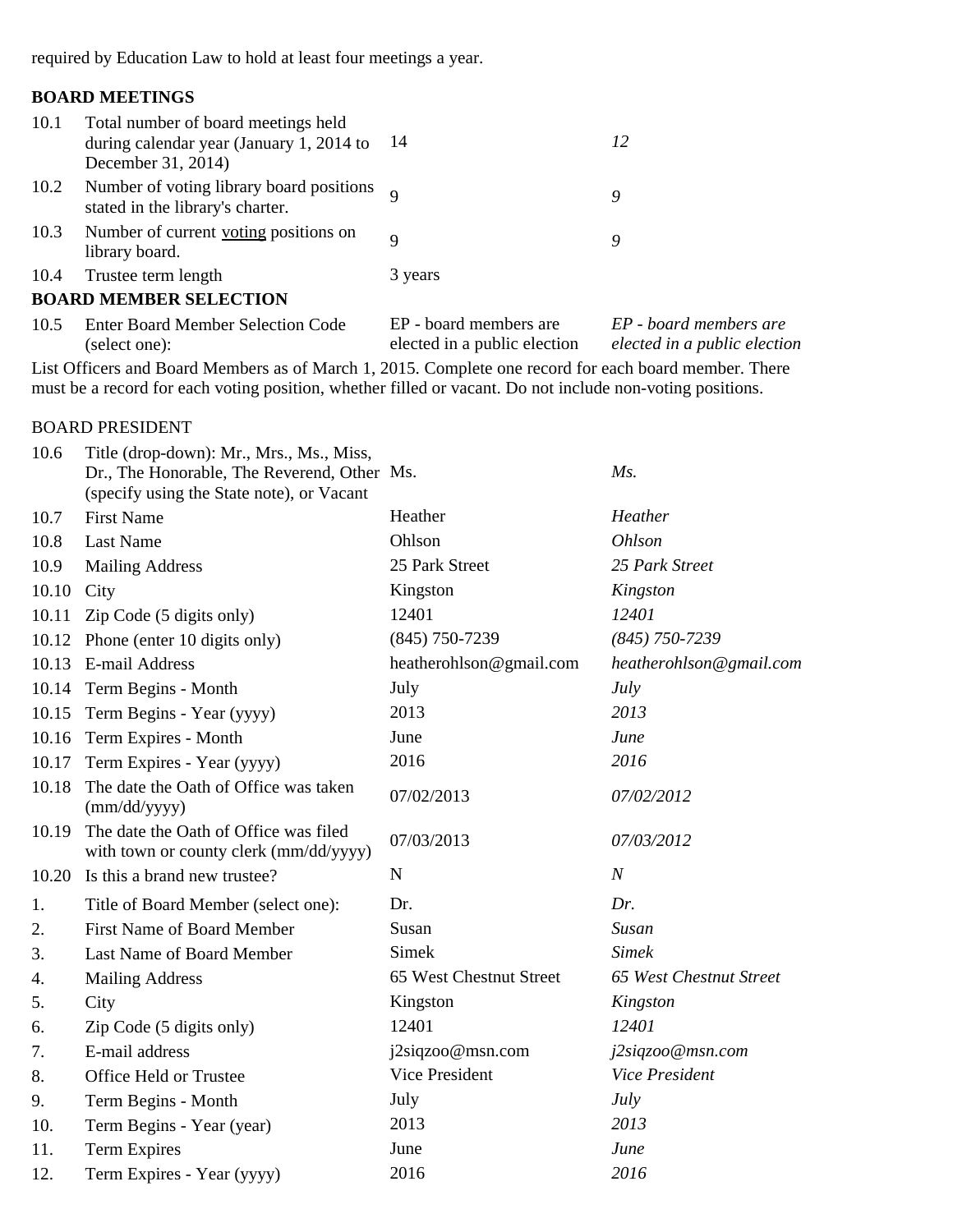| 13. | The date the Oath of Office (mm/dd/yyyy) $_{07/02/2013}$<br>was taken           |                             | 07/02/2013                                                    |
|-----|---------------------------------------------------------------------------------|-----------------------------|---------------------------------------------------------------|
| 14. | The date the Oath of Office was filed<br>with town or county clerk (mm/dd/yyyy) | 07/03/2013                  | 07/03/2013                                                    |
| 15. | Is this a brand new trustee?                                                    | $\mathbf N$                 | $\boldsymbol{N}$                                              |
| 1.  | Title of Board Member (select one):                                             | Ms.                         | $M_s$ .                                                       |
| 2.  | <b>First Name of Board Member</b>                                               | Annie                       | Annie                                                         |
| 3.  | Last Name of Board Member                                                       | Internicola                 | Internicola                                                   |
| 4.  | <b>Mailing Address</b>                                                          | 55 West Pierpont Street     | 55 West Pierpont Street                                       |
| 5.  | City                                                                            | Kingston                    | Kingston                                                      |
| 6.  | Zip Code (5 digits only)                                                        | 12401                       | 12401                                                         |
| 7.  | E-mail address                                                                  | annie.internicola@gmail.com | annie.internicola@gmail.com                                   |
| 8.  | Office Held or Trustee                                                          | Secretary                   | Secretary                                                     |
| 9.  | Term Begins - Month                                                             | July                        | <b>July</b>                                                   |
| 10. | Term Begins - Year (year)                                                       | 2012                        | 2012                                                          |
| 11. | <b>Term Expires</b>                                                             | June                        | June                                                          |
| 12. | Term Expires - Year (yyyy)                                                      | 2015                        | 2015                                                          |
| 13. | The date the Oath of Office (mm/dd/yyyy)<br>was taken                           | 07/05/2012                  | 07/05/2012                                                    |
| 14. | The date the Oath of Office was filed<br>with town or county clerk (mm/dd/yyyy) | 07/06/2012                  | 07/06/2012                                                    |
| 15. | Is this a brand new trustee?                                                    | $\mathbf N$                 | $\boldsymbol{N}$                                              |
| 1.  | Title of Board Member (select one):                                             | Ms.                         | $Ms$ .                                                        |
| 2.  | <b>First Name of Board Member</b>                                               | Ellen                       | Ellen                                                         |
| 3.  | Last Name of Board Member                                                       | DiFalco                     | <b>DiFalco</b>                                                |
| 4.  | <b>Mailing Address</b>                                                          | 66 Glen Street              | 66 Glen Street                                                |
| 5.  | City                                                                            | Kingston                    | Kingston                                                      |
| 6.  | Zip Code (5 digits only)                                                        | 12401                       | 12401                                                         |
| 7.  | E-mail address                                                                  | edifalco@earthlink.net      | edifalco@earthlink.net                                        |
| 8.  | Office Held or Trustee                                                          | Trustee                     | $\label{eq:1} \begin{aligned} \textit{Trustee} \end{aligned}$ |
| 9.  | Term Begins - Month                                                             | July                        | July                                                          |
| 10. | Term Begins - Year (year)                                                       | 2014                        | 2011                                                          |
| 11. | <b>Term Expires</b>                                                             | June                        | June                                                          |
| 12. | Term Expires - Year (yyyy)                                                      | 2017                        | 2014                                                          |
| 13. | The date the Oath of Office (mm/dd/yyyy)<br>was taken                           | 07/17/2014                  | 07/07/2011                                                    |
| 14. | The date the Oath of Office was filed<br>with town or county clerk (mm/dd/yyyy) | 07/18/2014                  | 07/08/2011                                                    |
| 15. | Is this a brand new trustee?                                                    | $\mathbf N$                 | $\boldsymbol{N}$                                              |
| 1.  | Title of Board Member (select one):                                             | Mr.                         | Dr.                                                           |
| 2.  | <b>First Name of Board Member</b>                                               | Clark                       | Edwin                                                         |
| 3.  | Last Name of Board Member                                                       | Richters                    | Pell                                                          |
| 4.  | <b>Mailing Address</b>                                                          | 3 Garraghan Drive           | 24 Spruce Street                                              |
| 5.  | City                                                                            | Kingston                    | Kingston                                                      |
| 6.  | Zip Code (5 digits only)                                                        | 12401                       | 12401                                                         |
| 7.  | E-mail address                                                                  | clark12401@gmail.com        | edpellphd@yahoo.com                                           |
| 8.  | Office Held or Trustee                                                          | Trustee                     | <b>Trustee</b>                                                |
| 9.  | Term Begins - Month                                                             | July                        | <b>July</b>                                                   |
| 10. | Term Begins - Year (year)                                                       | 2012                        | 2012                                                          |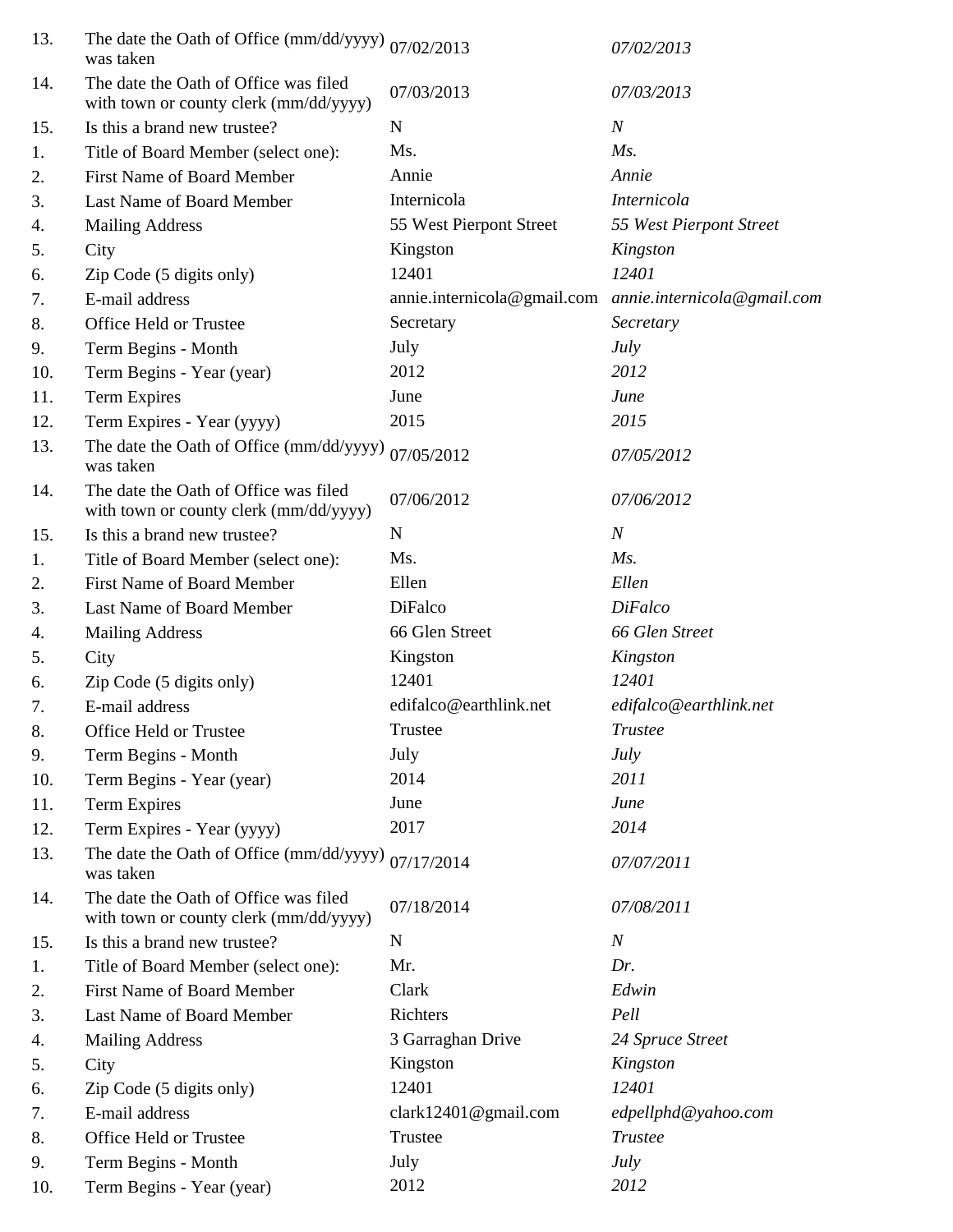| 11. | Term Expires                                                                    | June                   | June                 |
|-----|---------------------------------------------------------------------------------|------------------------|----------------------|
| 12. | Term Expires - Year (yyyy)                                                      | 2015                   | 2015                 |
| 13. | The date the Oath of Office (mm/dd/yyyy)<br>was taken                           | 07/05/2012             | 07/05/2012           |
| 14. | The date the Oath of Office was filed<br>with town or county clerk (mm/dd/yyyy) | 07/06/2012             | 07/06/2012           |
| 15. | Is this a brand new trustee?                                                    | $\mathbf N$            | $\boldsymbol{N}$     |
| 1.  | Title of Board Member (select one):                                             | Mr.                    | Mr.                  |
| 2.  | <b>First Name of Board Member</b>                                               | David                  | Clark                |
| 3.  | Last Name of Board Member                                                       | Rolfe                  | Richters             |
| 4.  | <b>Mailing Address</b>                                                          | 58 Fairmont Avenue     | 3 Garraghan Drive    |
| 5.  | City                                                                            | Kingston               | Kingston             |
| 6.  | Zip Code (5 digits only)                                                        | 12401                  | 12401                |
| 7.  | E-mail address                                                                  | david_rolfe@mac.com    | clark12401@gmail.com |
| 8.  | Office Held or Trustee                                                          | Trustee                | <b>Trustee</b>       |
| 9.  | Term Begins - Month                                                             | July                   | <b>July</b>          |
| 10. | Term Begins - Year (year)                                                       | 2014                   | 2012                 |
| 11. | <b>Term Expires</b>                                                             | June                   | June                 |
| 12. | Term Expires - Year (yyyy)                                                      | 2015                   | 2015                 |
| 13. | The date the Oath of Office (mm/dd/yyyy)<br>was taken                           | 07/17/2014             | 07/05/2012           |
| 14. | The date the Oath of Office was filed<br>with town or county clerk (mm/dd/yyyy) | 07/18/2014             | 07/06/2012           |
| 15. | Is this a brand new trustee?                                                    | $\mathbf N$            | $\boldsymbol{N}$     |
| 1.  | Title of Board Member (select one):                                             | Ms.                    | Mr.                  |
| 2.  | <b>First Name of Board Member</b>                                               | Ursula                 | David                |
| 3.  | Last Name of Board Member                                                       | Inghem                 | Rolfe                |
| 4.  | <b>Mailing Address</b>                                                          | 76 Miller Lane         | 58 Fairmont Avenue   |
| 5.  | City                                                                            | Kingston               | Kingston             |
| 6.  | Zip Code (5 digits only)                                                        | 12401                  | 12401                |
| 7.  | E-mail address                                                                  | umringhem@yahoo.com    | david_rolfe@mac.com  |
| 8.  | Office Held or Trustee                                                          | Treasurer              | <b>Trustee</b>       |
| 9.  | Term Begins - Month                                                             | July                   | July                 |
| 10. | Term Begins - Year (year)                                                       | 2013                   | 2013                 |
| 11. | <b>Term Expires</b>                                                             | June                   | June                 |
| 12. | Term Expires - Year (yyyy)                                                      | 2016                   | 2014                 |
| 13. | The date the Oath of Office (mm/dd/yyyy)<br>was taken                           | 07/02/2013             | 07/02/2013           |
| 14. | The date the Oath of Office was filed<br>with town or county clerk (mm/dd/yyyy) | 07/03/2013             | 07/03/2013           |
| 15. | Is this a brand new trustee?                                                    | $\mathbf N$            | $\boldsymbol{N}$     |
| 1.  | Title of Board Member (select one):                                             | Ms.                    | $Ms$ .               |
| 2.  | First Name of Board Member                                                      | Lisa                   | <b>Ursula</b>        |
| 3.  | Last Name of Board Member                                                       | <b>Bruck</b>           | Inghem               |
| 4.  | <b>Mailing Address</b>                                                          | 219 East Union Street  | 76 Miller Lane       |
| 5.  | City                                                                            | Kingston               | Kingston             |
| 6.  | Zip Code (5 digits only)                                                        | 12401                  | 12401                |
| 7.  | E-mail address                                                                  | lbruck@kingston-ny.gov | uinghem@lshv.org     |
| 8.  | Office Held or Trustee                                                          | Trustee                | <b>Treasurer</b>     |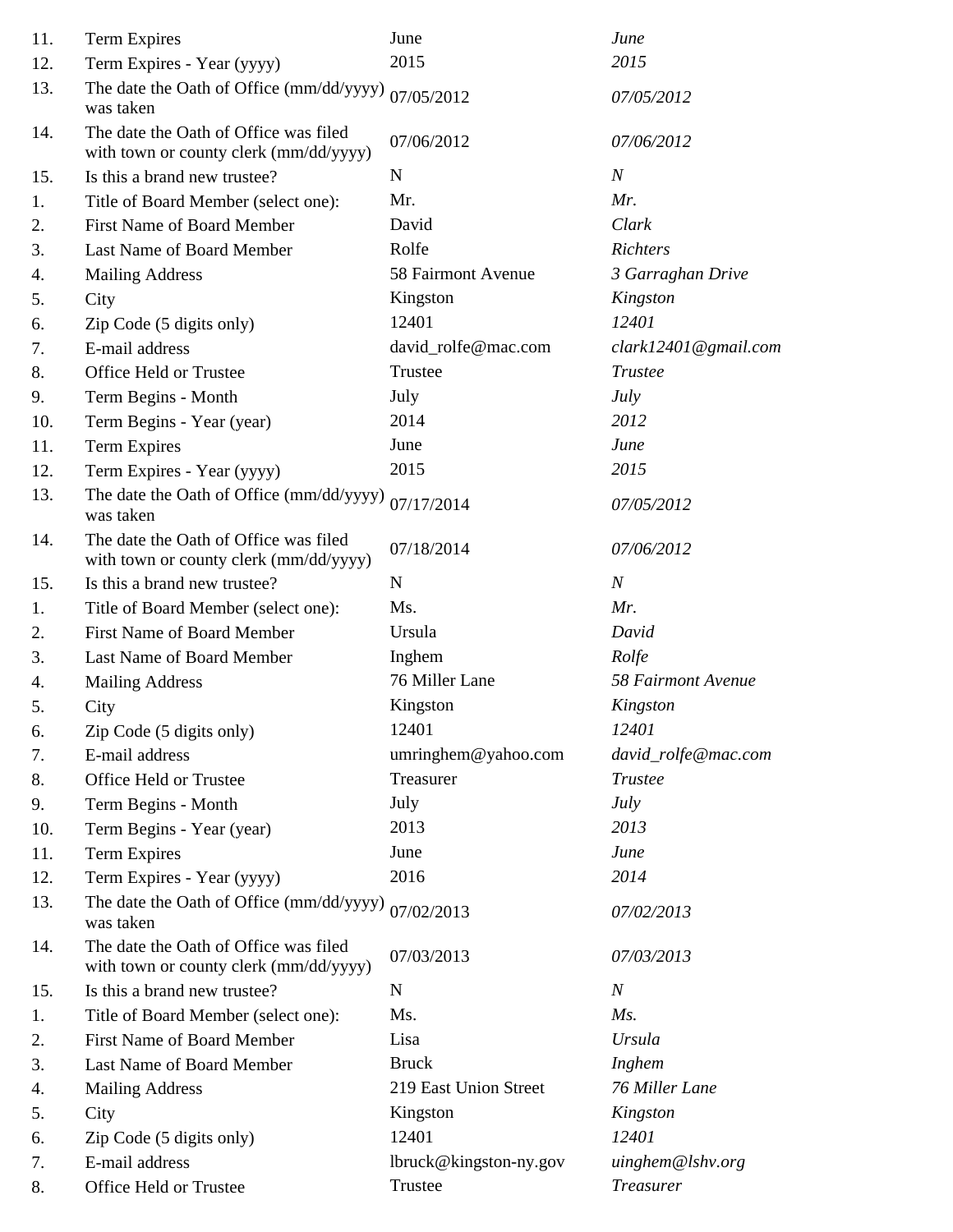| 9.  | Term Begins - Month                                                             | July               | July              |
|-----|---------------------------------------------------------------------------------|--------------------|-------------------|
| 10. | Term Begins - Year (year)                                                       | 2014               | 2013              |
| 11. | Term Expires                                                                    | June               | June              |
| 12. | Term Expires - Year (yyyy)                                                      | 2017               | 2016              |
| 13. | The date the Oath of Office (mm/dd/yyyy)<br>was taken                           | 07/17/2014         | 07/02/2013        |
| 14. | The date the Oath of Office was filed<br>with town or county clerk (mm/dd/yyyy) | 07/18/2014         | 07/03/2013        |
| 15. | Is this a brand new trustee?                                                    | Y                  | $\boldsymbol{N}$  |
| 1.  | Title of Board Member (select one):                                             | Mr.                | Ms.               |
| 2.  | <b>First Name of Board Member</b>                                               | Joseph             | Kendra            |
| 3.  | Last Name of Board Member                                                       | <b>Braby</b>       | Soule             |
| 4.  | <b>Mailing Address</b>                                                          | 72 McEntee Street  | 31 Sharon Lane    |
| 5.  | City                                                                            | Kingston           | Kingston          |
| 6.  | Zip Code (5 digits only)                                                        | 12401              | 12401             |
| 7.  | E-mail address                                                                  | joebraby@gmail.com | ksoule@hvc.rr.com |
| 8.  | Office Held or Trustee                                                          | Trustee            | Trustee           |
| 9.  | Term Begins - Month                                                             | July               | July              |
| 10. | Term Begins - Year (year)                                                       | 2014               | 2013              |
| 11. | <b>Term Expires</b>                                                             | June               | June              |
| 12. | Term Expires - Year (yyyy)                                                      | 2017               | 2014              |
| 13. | The date the Oath of Office (mm/dd/yyyy)<br>was taken                           | 07/17/2014         | 07/18/2013        |
| 14. | The date the Oath of Office was filed<br>with town or county clerk (mm/dd/yyyy) | 07/18/2014         | 07/19/2013        |
| 15. | Is this a brand new trustee?                                                    | Y                  | $\boldsymbol{N}$  |

# **11. OPERATING FUNDS RECEIPTS**

Report financial data based on the fiscal reporting year reported in Part 1. *ROUND TO THE NEAREST DOLLAR.* Please click here to read general instructions before completing this section.

#### **LOCAL PUBLIC FUNDS**

Specify by name the municipalities or districts which are the source of funds.

| 11.1 | Does the library receive any local public<br>funds? If yes, complete one record for<br>each funding source; if no, go to question<br>11.3. |                                     | Y                                   |
|------|--------------------------------------------------------------------------------------------------------------------------------------------|-------------------------------------|-------------------------------------|
| 1.   | Source of Funds                                                                                                                            | <b>School District</b>              | City                                |
| 2.   | Name of funding County, Municipality or<br>District                                                                                        | Kingston Central School<br>District | Kingston Central School<br>District |
| 3.   | Amount                                                                                                                                     | \$23,000                            | \$23,000                            |
| 4.   | Subject to public vote held in reporting<br>year or in a previous reporting year(s).                                                       | Y                                   | Y                                   |
| 5.   | Written Contractual Agreement                                                                                                              | N                                   | $\boldsymbol{N}$                    |
| 1.   | Source of Funds                                                                                                                            | N/A                                 | City                                |
| 2.   | Name of funding County, Municipality or<br>District                                                                                        | <b>Kingston Library District</b>    | City of Kingston                    |
| 3.   | Amount                                                                                                                                     | \$749,162                           | \$734,476                           |
| 4.   | Subject to public vote held in reporting<br>year or in a previous reporting year(s).                                                       | Y                                   | Y                                   |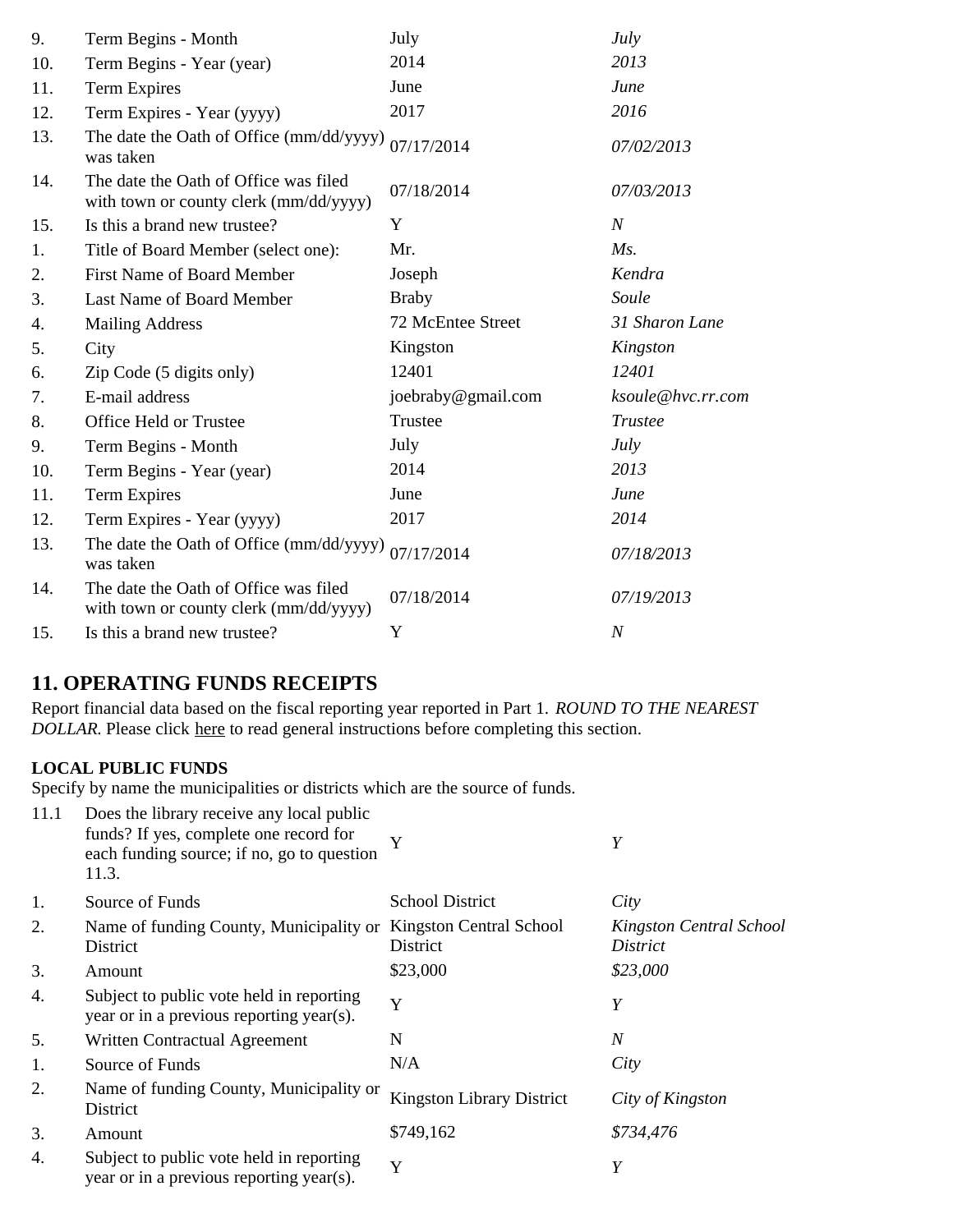| 5.    | Written Contractual Agreement                                                                                                                                         | N         | $\boldsymbol{N}$ |
|-------|-----------------------------------------------------------------------------------------------------------------------------------------------------------------------|-----------|------------------|
| 11.2  | <b>TOTAL LOCAL PUBLIC FUNDS</b>                                                                                                                                       | \$772,162 | \$757,476        |
|       | <b>SYSTEM CASH GRANTS TO MEMBER LIBRARY</b>                                                                                                                           |           |                  |
| 11.3  | Local Library Services Aid (LLSA)                                                                                                                                     | \$5,651   | \$5,592          |
| 11.4  | Central Library Aid (CLDA and/or CBA)                                                                                                                                 | \$0       | \$0              |
| 11.5  | Additional State Aid received from the<br>System                                                                                                                      | \$0       | \$0              |
| 11.6  | Federal Aid received from the System                                                                                                                                  | \$0       | \$0              |
| 11.7  | <b>Other Cash Grants</b>                                                                                                                                              | \$8,724   | \$0              |
| 11.8  | <b>TOTAL SYSTEM CASH GRANTS</b>                                                                                                                                       |           |                  |
|       | (Add Questions 11.3, 11.4, 11.5, 11.6 and \$14,375)<br>11.7)                                                                                                          |           | \$5,592          |
|       | <b>OTHER STATE AID</b>                                                                                                                                                |           |                  |
| 11.9  | State Aid other than LLSA, Central<br>Library Aid (CLDA and/or CBA), or<br>other State Aid reported as system cash<br>grants                                          | \$0       | \$0              |
|       | FEDERAL AID FOR LIBRARY OPERATION                                                                                                                                     |           |                  |
|       | 11.10 LSTA                                                                                                                                                            | \$0       | \$0              |
| 11.11 | Other Federal Aid                                                                                                                                                     | \$0       | \$0              |
| 11.12 | <b>TOTAL FEDERAL AID (Add</b>                                                                                                                                         |           |                  |
|       | Questions 11.10 and 11.11)                                                                                                                                            | \$0       | \$0              |
| 11.13 | <b>CONTRACTS WITH PUBLIC</b><br><b>LIBRARIES AND/OR PUBLIC</b><br><b>LIBRARY SYSTEMS IN NEW YORK</b><br><b>STATE</b>                                                  | \$0       | \$0              |
|       | <b>OTHER RECEIPTS</b>                                                                                                                                                 |           |                  |
|       | 11.14 Gifts and Endowments                                                                                                                                            | \$20,785  | \$18,516         |
| 11.15 | <b>Fund Raising</b>                                                                                                                                                   | \$505     | \$546            |
|       | 11.16 Income from Investments                                                                                                                                         | \$901     | \$1,973          |
|       | 11.17 Library Charges                                                                                                                                                 | \$21,924  | \$21,655         |
| 11.18 | Other                                                                                                                                                                 | \$0       | \$0              |
| 11.19 | <b>TOTAL OTHER RECEIPTS (Add</b>                                                                                                                                      |           |                  |
|       | Questions 11.14, 11.15, 11.16, 11.17 and<br>11.18)                                                                                                                    | \$44,115  | \$42,690         |
| 11.20 | <b>TOTAL OPERATING FUND</b><br><b>RECEIPTS</b> (Add Questions 11.2, 11.8,<br>11.9, 11.12, 11.13 and 11.19)                                                            | \$830,652 | \$805,758        |
|       | 11.21 BUDGET LOANS                                                                                                                                                    | \$0       | \$0              |
|       | <b>TRANSFERS</b>                                                                                                                                                      |           |                  |
|       | 11.22 From Capital Fund (Same as Question<br>14.8)                                                                                                                    | \$0       | \$0              |
| 11.23 | From Other Funds                                                                                                                                                      | \$0       | \$0              |
| 11.24 | <b>TOTAL TRANSFERS</b> (Add Questions<br>11.22 and 11.23)                                                                                                             | \$0       | \$0              |
| 11.25 | <b>BALANCE IN OPERATING FUND -</b><br>Beginning Balance for Fiscal Year Ending<br>2014 (Same as Question 12.39 of<br>previous year if fiscal year has not<br>changed) | \$835,132 | \$742,530        |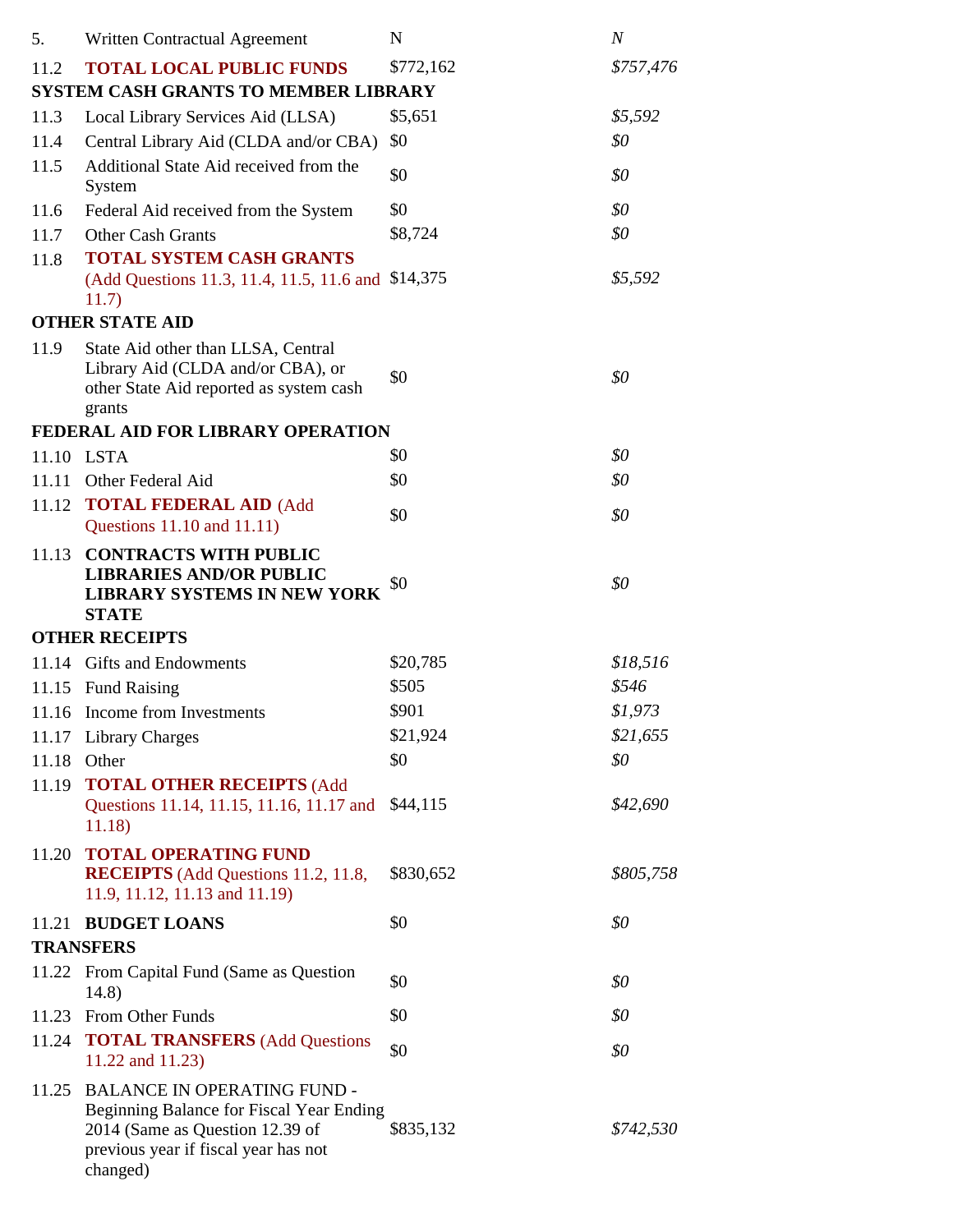# 11.26 **GRAND TOTAL RECEIPTS, BUDGET LOANS, TRANSFERS AND** \$1,665,784 \$1,548,288 **BALANCE** (Add Questions 11.20, 11.21, 11.24 and 11.25; Same as Question 12.41)

# **12. OPERATING FUND DISBURSEMENTS STAFF EXPENDITURES**

#### **Salaries & Wages Paid from Library Funds**

Please click here to read general instructions before completing this section.

| 12.1  | <b>Certified Librarians</b>                                                                        | \$94,465  | \$87,743  |
|-------|----------------------------------------------------------------------------------------------------|-----------|-----------|
| 12.2  | Other Staff                                                                                        | \$304,671 | \$281,112 |
| 12.3  | <b>Total Salaries &amp; Wages Expenditures</b><br>(Add Questions 12.1 and 12.2)                    | \$399,136 | \$368,855 |
| 12.4  | <b>Employee Benefits Expenditures</b>                                                              | \$82,975  | \$82,583  |
| 12.5  | <b>Total Staff Expenditures (Add</b><br><b>Questions 12.3 and 12.4)</b>                            | \$482,111 | \$451,438 |
|       | <b>COLLECTION EXPENDITURES</b>                                                                     |           |           |
| 12.6  | <b>Print Materials Expenditures</b>                                                                | \$64,654  | \$61,126  |
| 12.7  | <b>Electronic Materials Expenditures</b>                                                           | \$7,787   | \$0       |
| 12.8  | <b>Other Materials Expenditures</b>                                                                | \$13,504  | \$26,578  |
| 12.9  | <b>Total Collection Expenditures (Add</b><br>Questions 12.6, 12.7 and 12.8)                        | \$85,945  | \$87,704  |
|       | <b>CAPITAL EXPENDITURES FROM OPERATING FUNDS</b>                                                   |           |           |
|       | 12.10 From Local Public Funds (71PF)                                                               | \$6,312   | \$0       |
| 12.11 | From Other Funds (71OF)                                                                            | \$0       | \$0       |
| 12.12 | <b>Total Capital Expenditures (Add</b><br>Questions 12.10 and 12.11)                               | \$6,312   | \$0       |
|       | OPERATION AND MAINTENANCE OF BUILDINGS                                                             |           |           |
|       |                                                                                                    |           |           |
|       | <b>Repairs to Building &amp; Building Equipment</b>                                                |           |           |
|       | 12.13 From Local Public Funds (72PF)                                                               | \$29,238  | \$6,473   |
| 12.14 | From Other Funds (72OF)                                                                            | \$0       | \$0       |
| 12.15 | <b>Total Repairs (Add Questions 12.13 and</b><br>12.14)                                            | \$29,238  | \$6,473   |
|       | 12.16 Other Disbursements for Operation $&$<br>Maintenance of Buildings                            | \$61,121  | \$52,619  |
| 12.17 | <b>Total Operation &amp; Maintenance of</b><br><b>Buildings</b> (Add Questions 12.15 and<br>12.16) | \$90,359  | \$59,092  |
|       | <b>MISCELLANEOUS EXPENSES</b>                                                                      |           |           |
| 12.18 | Office and Library Supplies                                                                        | \$11,217  | \$7,765   |
| 12.19 | Telecommunications                                                                                 | \$2,264   | \$5,006   |
| 12.20 | <b>Binding Expenses</b>                                                                            | \$0       | \$0       |
| 12.21 | Postage and Freight                                                                                | \$1,832   | \$1,653   |
| 12.22 | Professional & Consultant Fees                                                                     | \$20,009  | \$26,533  |
| 12.23 | Equipment                                                                                          | \$0       |           |
| 12.24 | <b>Other Miscellaneous</b>                                                                         | \$24,664  | \$58,633  |
|       | <b>Total Miscellaneous Expenses</b>                                                                |           |           |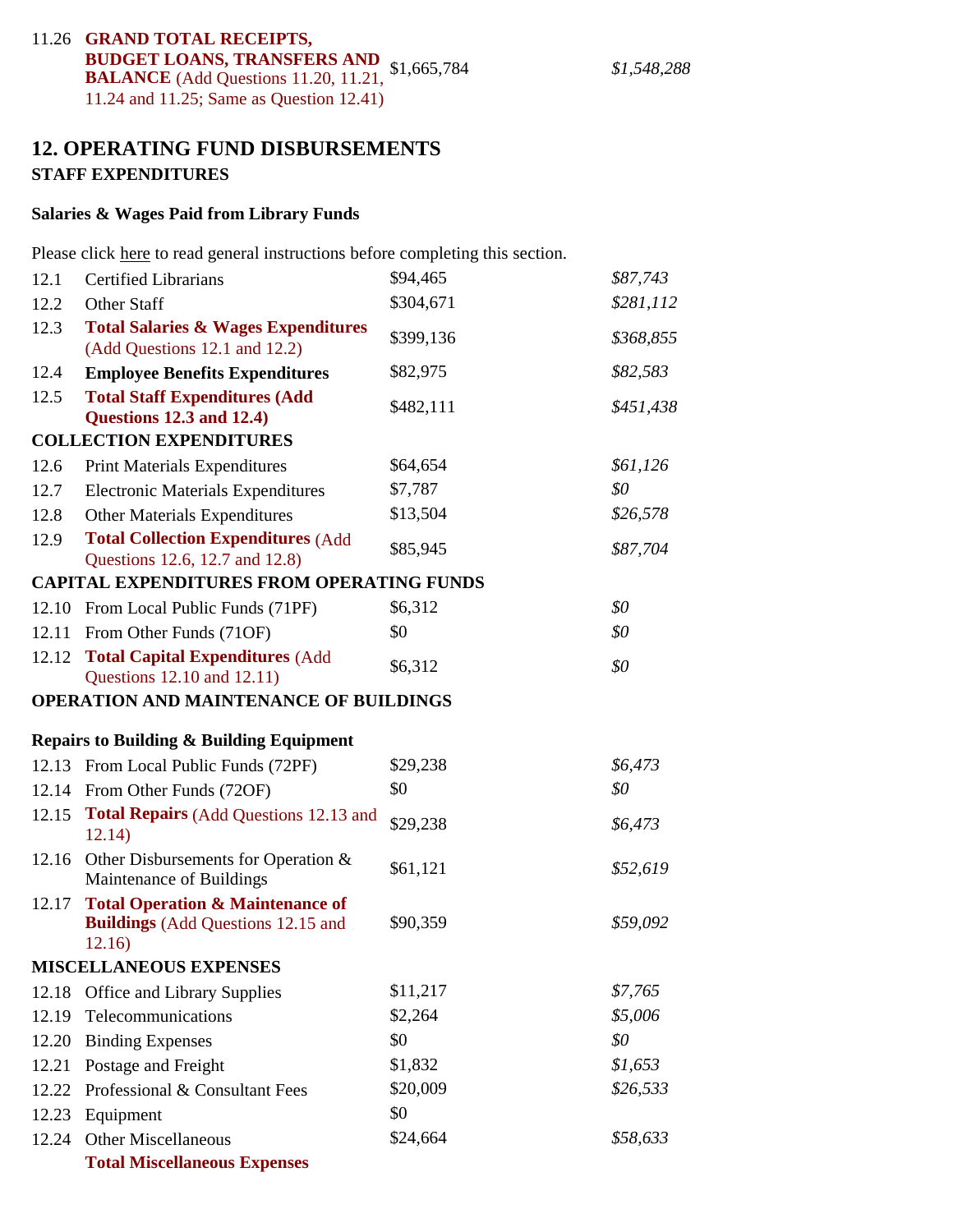| 12.25            | (Add<br>Questions 12.18, 12.19, 12.20, 12.21,<br>12.22, 12.23 and 12.24)                                                                                                                                                                          | \$59,986    | \$99,590    |  |
|------------------|---------------------------------------------------------------------------------------------------------------------------------------------------------------------------------------------------------------------------------------------------|-------------|-------------|--|
|                  | 12.26 CONTRACTS WITH PUBLIC<br><b>LIBRARIES AND/OR PUBLIC</b><br><b>LIBRARY SYSTEMS IN NEW YORK</b><br><b>STATE</b>                                                                                                                               | \$13,974    | \$15,332    |  |
|                  | <b>DEBT SERVICE</b>                                                                                                                                                                                                                               |             |             |  |
|                  | <b>Capital Purposes Loans (Principal and Interest)</b>                                                                                                                                                                                            |             |             |  |
|                  | 12.27 From Local Public Funds (73PF)                                                                                                                                                                                                              | \$0         | \$0         |  |
|                  | 12.28 From Other Funds (73OF)                                                                                                                                                                                                                     | \$0         | \$0         |  |
| 12.29            | <b>Total</b> (Add Questions 12.27 and 12.28)                                                                                                                                                                                                      | \$0         | \$0         |  |
| 12.30            | Budget Loans (Principal and Interest)                                                                                                                                                                                                             | \$0         | \$0         |  |
| 12.31            | Short-Term Loans                                                                                                                                                                                                                                  | \$0         | \$0         |  |
| 12.32            | <b>Total Debt Service (Add Questions)</b><br>12.29, 12.30 and 12.31)                                                                                                                                                                              | \$0         | \$0         |  |
|                  | 12.33 TOTAL OPERATING FUND<br><b>DISBURSEMENTS</b> (Add Questions<br>12.5, 12.9, 12.12, 12.17, 12.25, 12.26 and<br>12.32)                                                                                                                         | \$738,687   | \$713,156   |  |
|                  | <b>TRANSFERS</b>                                                                                                                                                                                                                                  |             |             |  |
|                  | <b>Transfers to Capital Fund</b>                                                                                                                                                                                                                  |             |             |  |
|                  | 12.34 From Local Public Funds (76PF)                                                                                                                                                                                                              | \$185,000   | \$0         |  |
|                  | 12.35 From Other Funds (76OF)                                                                                                                                                                                                                     | \$0         | \$0         |  |
|                  | 12.36 Total Transfers to Capital Fund (Add                                                                                                                                                                                                        |             |             |  |
|                  | Questions 12.34 and 12.35; same as<br>Question 13.8)                                                                                                                                                                                              | \$185,000   | \$0         |  |
| 12.37            | <b>Transfer to Other Funds</b>                                                                                                                                                                                                                    | \$0         | \$0         |  |
|                  | 12.38 <b>TOTAL TRANSFERS</b> (Add Questions<br>12.36 and 12.37)                                                                                                                                                                                   | \$185,000   | \$0         |  |
| 12.39            | <b>TOTAL DISBURSEMENTS AND</b><br><b>TRANSFERS</b> (Add Questions 12.33 and \$923,687<br>12.38)                                                                                                                                                   |             | \$713,156   |  |
|                  | 12.40 BALANCE IN OPERATING FUND -<br>Ending Balance for the Fiscal Year<br>Ending 2014                                                                                                                                                            | \$742,097   | \$835,132   |  |
| 12.41            | <b>GRAND TOTAL DISBURSEMENTS,</b><br><b>TRANSFERS &amp; BALANCE (Add</b><br>Questions 12.39 and 12.40; same as<br>Question 11.26)                                                                                                                 | \$1,665,784 | \$1,548,288 |  |
| <b>ASSURANCE</b> |                                                                                                                                                                                                                                                   |             |             |  |
|                  | 12.42 The Library operated in accordance with<br>all provisions of Education Law and the<br>Regulations of the Commissioner, and<br>assures that the "Annual Report" was<br>reviewed and accepted by the Library<br>Board on (date - mm/dd/yyyy). | 02/19/2015  | 02/20/14    |  |
|                  | <b>FISCAL AUDIT</b>                                                                                                                                                                                                                               |             |             |  |
|                  | 12.43 Last audit performed (mm/dd/yyyy)                                                                                                                                                                                                           | 12/29/2014  | 11/04/2013  |  |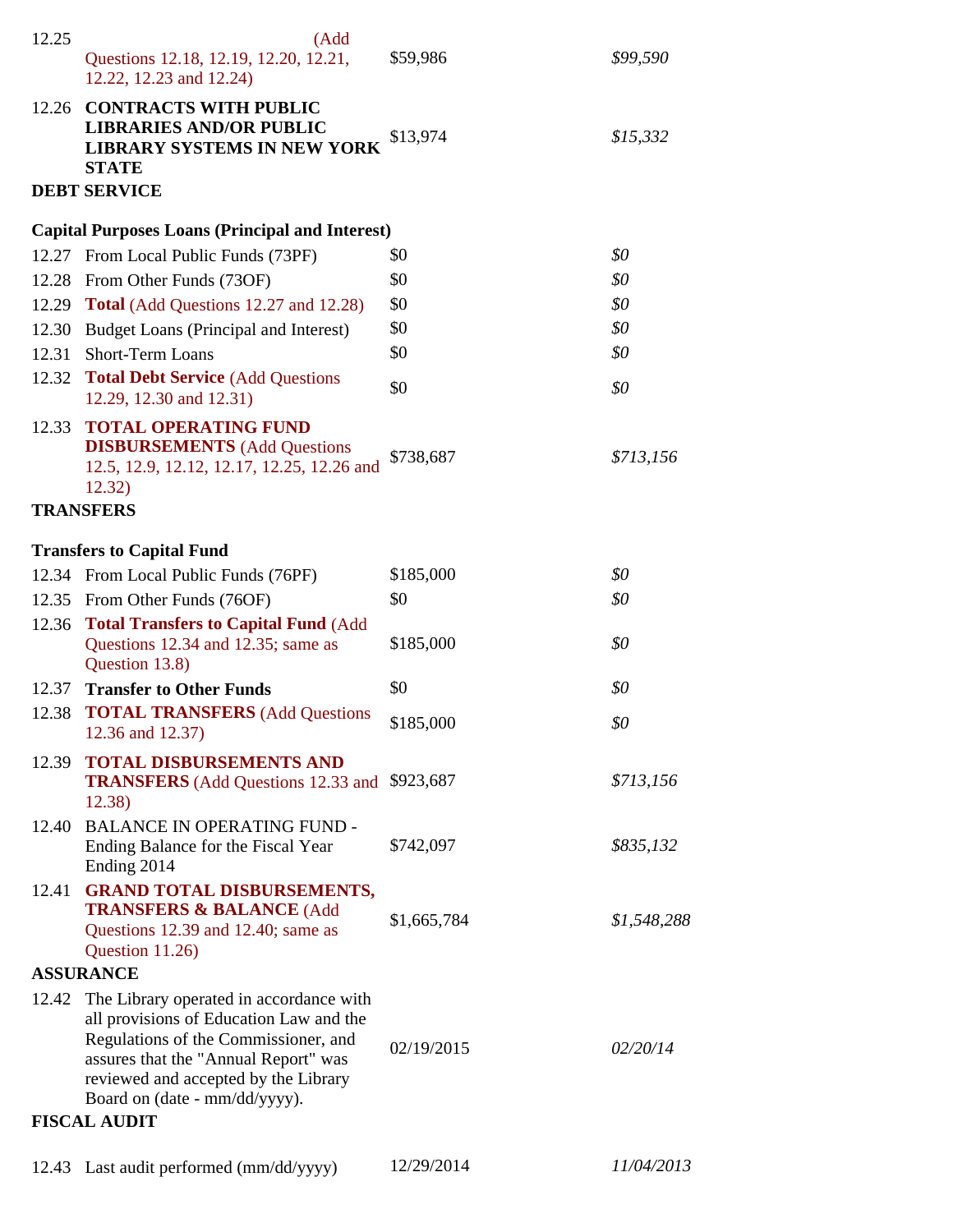| 12.44 Time period covered by this audit<br>$(mm/dd/yyyy) - (mm/dd/yyyy)$                                                                    | 01/01/2013-12/21/2013          | 01/01/12-12/31/12              |
|---------------------------------------------------------------------------------------------------------------------------------------------|--------------------------------|--------------------------------|
| 12.45 Indicate type of audit (select one):                                                                                                  | <b>Private Accounting Firm</b> | <b>Private Accounting Firm</b> |
| <b>CAPITAL FUND</b>                                                                                                                         |                                |                                |
| 12.46 Does the library have a Capital Fund?<br>Enter Y for Yes, N for No. If No, stop<br>here. If Yes, complete the Capital Fund<br>Report. | Y                              | Y                              |

## **13. CAPITAL FUND RECEIPTS**

Report financial data based on the fiscal year reported in Part 1. *ROUND TO THE NEAREST DOLLAR.* Please click here to read general instructions before completing this section.

#### **REVENUES FROM LOCAL SOURCES**

| 13.1  | <b>Revenues from Local Government</b><br>Sources                                                                                                                     | \$0       | \$0      |
|-------|----------------------------------------------------------------------------------------------------------------------------------------------------------------------|-----------|----------|
| 13.2  | All Other Revenues from Local Sources                                                                                                                                | \$8       | \$3      |
| 13.3  | <b>Total Revenues from Local Sources</b><br>(Add Questions 13.1 and 13.2)                                                                                            | \$8       | \$3      |
|       | <b>STATE AID FOR CAPITAL PROJECTS</b>                                                                                                                                |           |          |
| 13.4  | <b>State Aid Received for Construction</b>                                                                                                                           | \$0       | \$0      |
| 13.5  | Other State Aid                                                                                                                                                      | \$0       | \$0      |
| 13.6  | <b>Total State Aid (Add Questions 13.4 and</b><br>13.5)                                                                                                              | \$0       | \$0      |
|       | FEDERAL AID FOR CAPITAL PROJECTS                                                                                                                                     |           |          |
| 13.7  | <b>TOTAL FEDERAL AID</b>                                                                                                                                             | \$0       | \$0      |
|       | <b>INTERFUND REVENUE</b>                                                                                                                                             |           |          |
| 13.8  | <b>Transfer from Operating Fund (Same as</b><br>Question 12.36)                                                                                                      | \$185,000 | \$0      |
| 13.9  | <b>TOTAL REVENUES</b> (Add Questions<br>13.3, 13.6, 13.7 and 13.8)                                                                                                   | \$185,008 | \$3      |
| 13.10 | <b>NON-REVENUE RECEIPTS</b>                                                                                                                                          | \$0       | \$0      |
| 13.11 | <b>TOTAL CASH RECEIPTS (Add</b><br>Questions 13.9 and 13.10)                                                                                                         | \$185,008 | \$3      |
| 13.12 | <b>BALANCE IN CAPITAL FUND -</b><br>Beginning Balance for Fiscal Year Ending<br>2014 (Same as Question 14.11 of<br>previous year, if fiscal year has not<br>changed) | \$13,484  | \$13,481 |
| 13.13 | <b>TOTAL CASH RECEIPTS AND</b><br><b>BALANCE</b> (Add Questions 13.11 and<br>13.12; same as Question 14.12)                                                          | \$198,492 | \$13,484 |

## **14. CAPITAL FUND DISBURSEMENTS PROJECT EXPENDITURES**

Please click here to read general instructions before completing this section.

| 14.1 Construction            | \$25,428 | 80  |
|------------------------------|----------|-----|
| 14.2 Incidental Construction | \$0      | \$0 |
| <b>Other Disbursements</b>   |          |     |
| 14.3 Purchase of Buildings   | \$0      | 80  |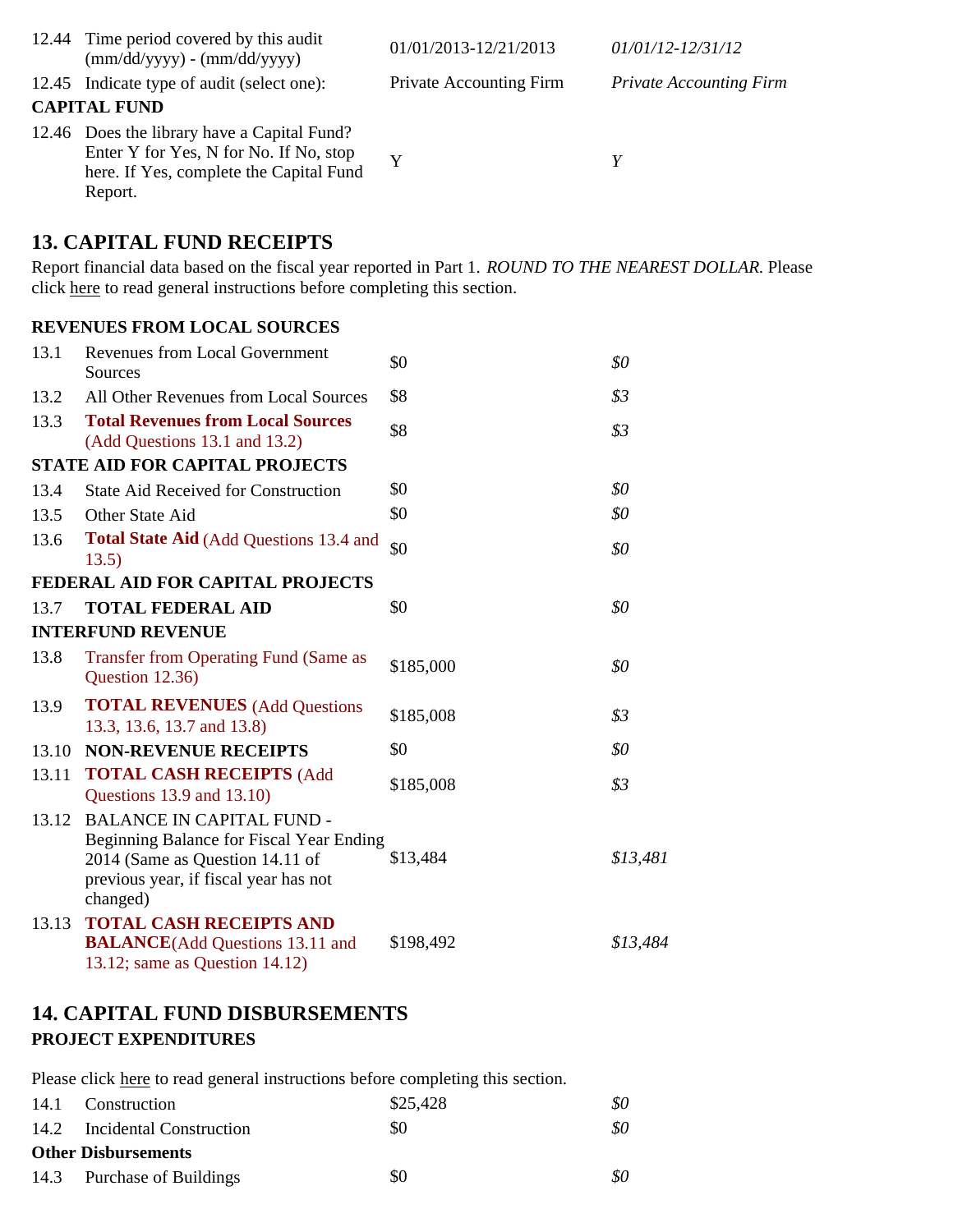| 14.4  | Interest                                                                                                               | \$0       | \$0      |
|-------|------------------------------------------------------------------------------------------------------------------------|-----------|----------|
| 14.5  | <b>Collection Expenditures</b>                                                                                         | \$0       | \$0      |
| 14.6  | <b>Total Other Disbursements (Add</b><br>Questions 14.3, 14.4 and 14.5)                                                | \$0       | \$0      |
| 14.7  | <b>TOTAL PROJECT EXPENDITURES</b><br>(Add Questions 14.1, 14.2 and 14.6)                                               | \$25,428  | \$0      |
| 14.8  | <b>TRANSFER TO OPERATING FUND</b><br>(Same as Question 11.22)                                                          | \$0       | \$0      |
| 14.9  | <b>NON-PROJECT EXPENDITURES</b>                                                                                        | \$0       | \$0      |
| 14.10 | <b>TOTAL CASH DISBURSEMENTS</b><br><b>AND TRANSFERS</b> (Add Questions<br>14.7, 14.8 and 14.9)                         | \$25,428  | \$0      |
| 14.11 | <b>BALANCE IN CAPITAL FUND -</b><br>Ending Balance for the Fiscal Year<br>Ending 2014                                  | \$173,064 | \$13,484 |
|       | 14.12 TOTAL CASH DISBURSEMENTS<br><b>AND BALANCE</b> (Add Questions 14.10)<br>and $14.11$ ; same as Question $13.13$ ) | \$198,492 | \$13,484 |

# **15. CENTRAL LIBRARIES**

PART 15 EXISTS FOR THE CENTRAL/CO-CENTRAL LIBRARIES ONLY. PLEASE PROCEED TO SECTION 16. FEDERAL TOTALS AND CONTINUE ON WITH YOUR SURVEY

# **16. FEDERAL TOTALS**

All questions in Part 16 are calculated, locked fields.

*Note:* See instructions for definitions and calculations of each of these Federal Totals.

| 16.1  | <b>Total ALA-MLS</b>                                                   | 2.00      | 2.00      |
|-------|------------------------------------------------------------------------|-----------|-----------|
| 16.2  | <b>Total Librarians</b>                                                | 7.00      | 7.00      |
| 16.3  | <b>All Other Paid Staff</b>                                            | 9.00      | 7.00      |
| 16.4  | <b>Total Paid Employees</b>                                            | 16.00     | 14.00     |
| 16.5  | <b>State Government Revenue</b>                                        | \$5,651   | \$5,592   |
| 16.6  | <b>Federal Government Revenue</b>                                      | \$0       | \$0       |
| 16.7  | <b>Other Operating Revenue</b>                                         | \$52,839  | \$42,690  |
| 16.8  | <b>Total Operating Revenue</b>                                         | \$830,652 | \$805,758 |
| 16.9  | <b>Other Operating Expenditures</b>                                    | \$164,319 | \$174,014 |
| 16.10 | <b>Total Operating Expenditures</b>                                    | \$732,375 | \$713,156 |
| 16.11 | <b>Total Capital Expenditures</b>                                      | \$31,740  | \$0       |
| 16.12 | <b>Print Materials</b>                                                 | 54,446    | 57,142    |
|       | 16.13 Total Registered Borrowers                                       | 10,698    | 9,600     |
|       | 16.14 Other Capital Revenue and Receipts                               | \$185,008 | \$0       |
|       | 16.15 Total Number of Internet Terminals Used<br>by the General Public | 24        | 26        |

# **17. FOR NEW YORK STATE LIBRARY USE ONLY**

| 17.1 | LIB ID-                             | 3200623420 | 3200623420 |
|------|-------------------------------------|------------|------------|
|      | 17.2 Interlibrary Relationship Code | ME.        | ME.        |
|      | 17.3 Legal Basis Code               | LD         | LD         |
|      | 17.4 Administrative Structure Code  | SO.        | SO.        |
|      | 17.5 FSCS Public Library Definition | v          |            |